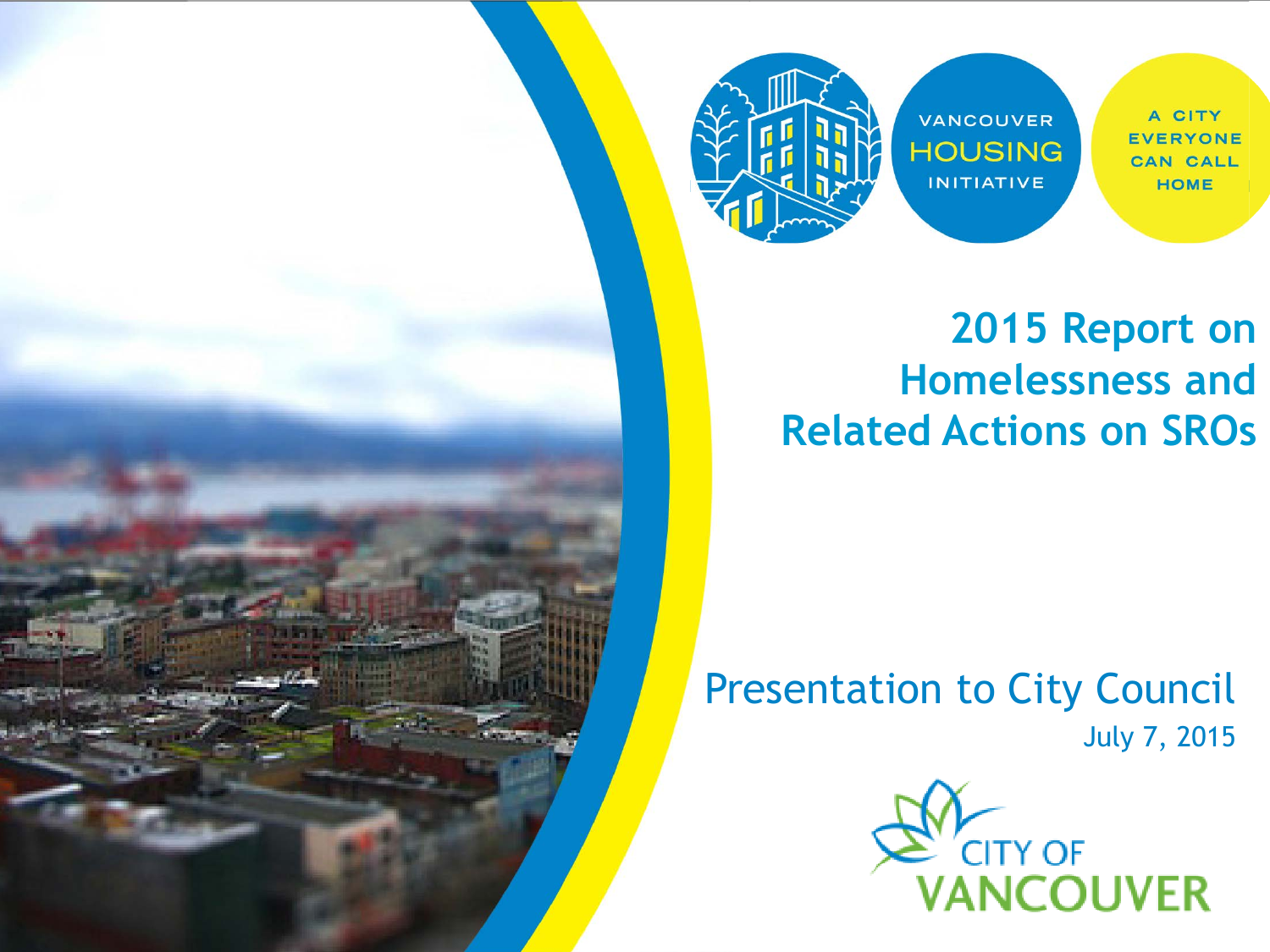

# Overview of 2015 Homeless Count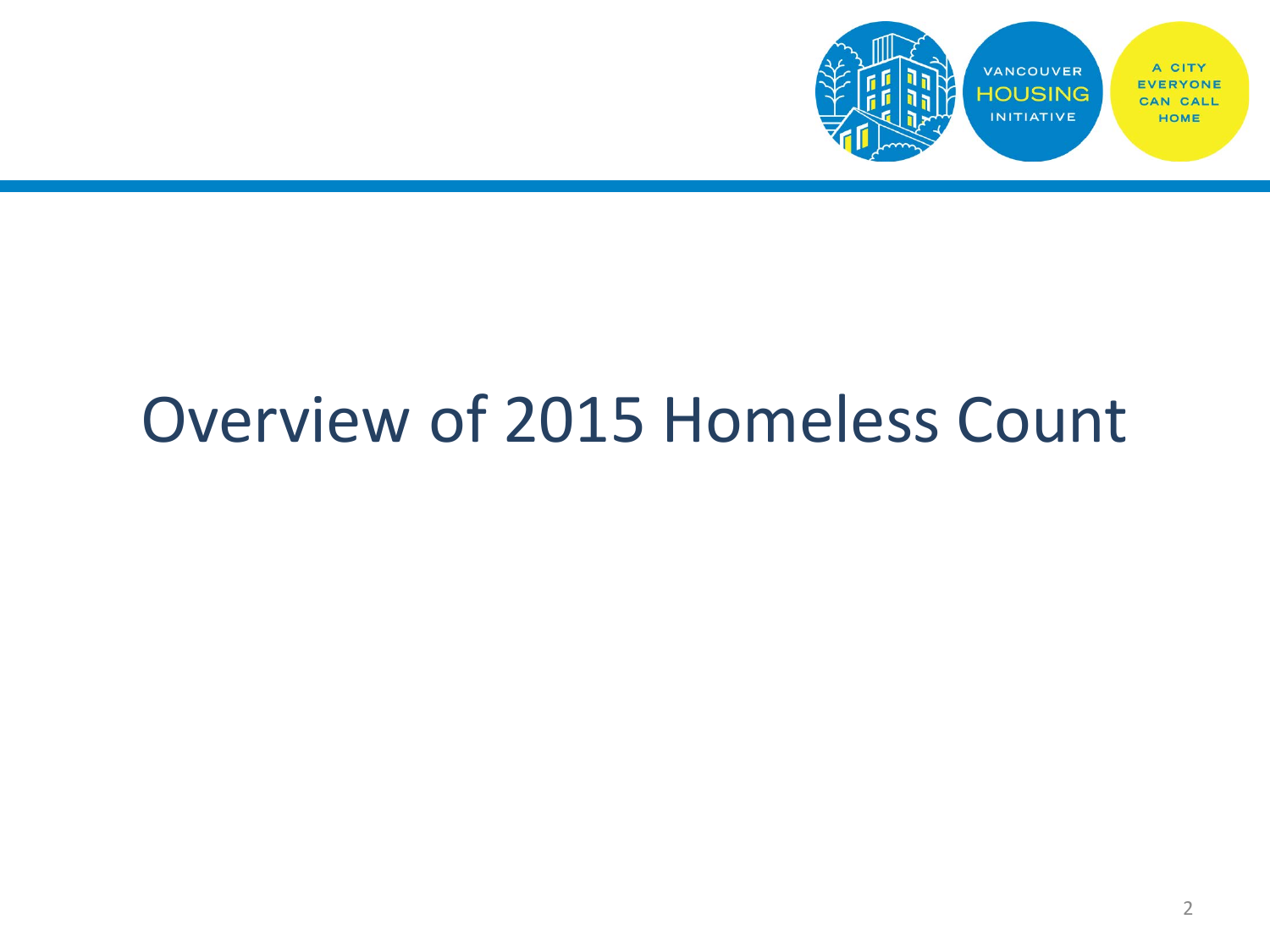## **Homeless Count 2015**



- Standard methodology
- Date: March 24, 2015
- 2014 Comparators:
	- Street Homeless Count 2014: 536
	- Sheltered Homeless Count 2014: 1,267
	- Total Homeless Count 2014: 1,803
- Projection in fall 2014 possible to end street homelessness based on net incremental units since March count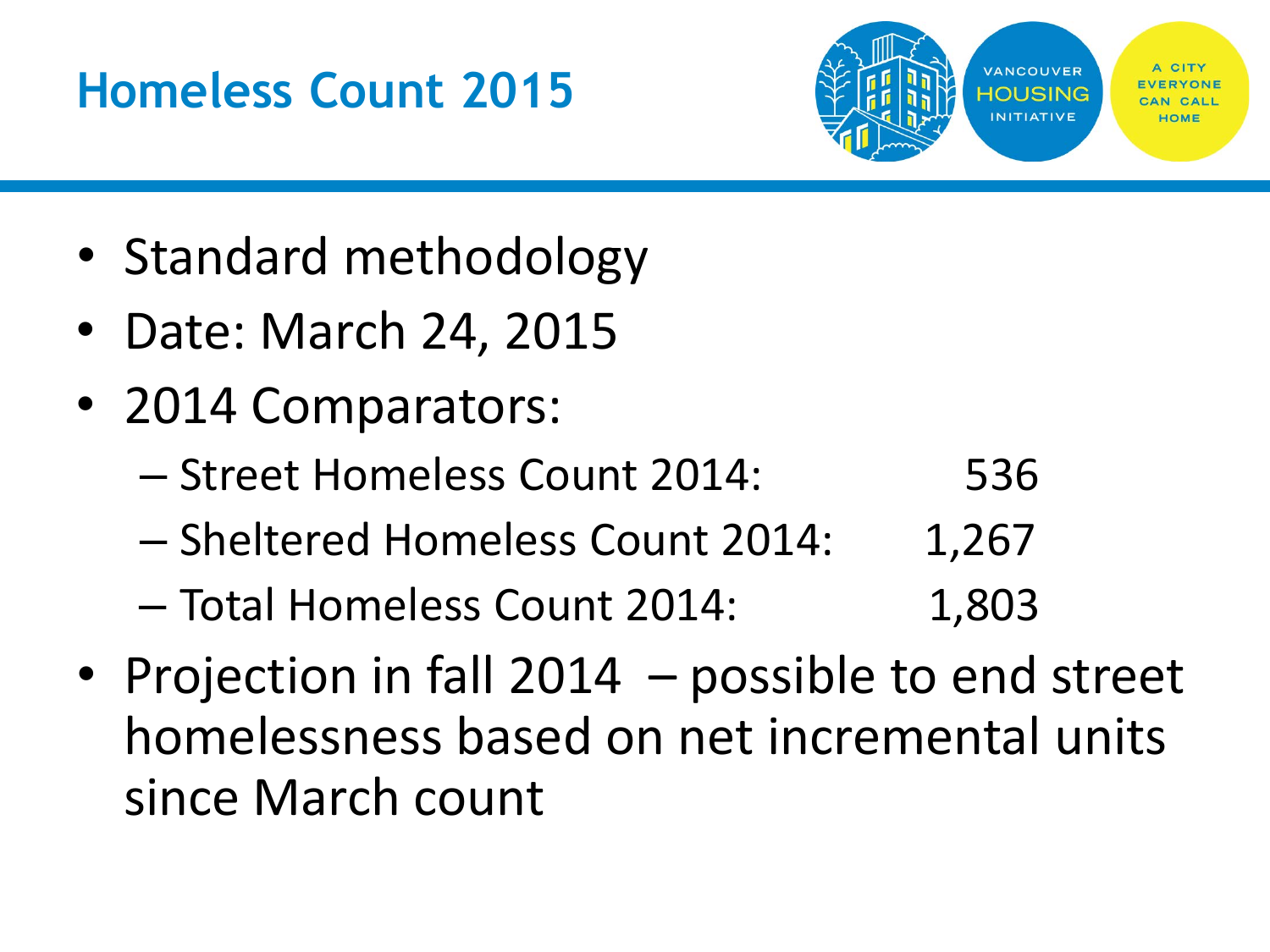## **Total new capacity for Homeless since March 2014**



|                                                        |                                                                                                                                                                | <b>Change Since March 12, 2014</b><br><b>Homeless Count</b> |                                                 |
|--------------------------------------------------------|----------------------------------------------------------------------------------------------------------------------------------------------------------------|-------------------------------------------------------------|-------------------------------------------------|
| <b>Category</b>                                        | <b>Sites</b>                                                                                                                                                   | <b>Net New/incremental</b><br><b>Units</b>                  | <b>Impact on Housing for</b><br><b>Homeless</b> |
| <b>MOU Supportive Housing</b>                          | 1134 Burrard<br>$\bullet$<br>111 Princess<br>$\bullet$<br>2465 Fraser<br>$\bullet$                                                                             | 383                                                         | 301                                             |
| Non-MOU Supportive/Non-<br><b>Market Housing Units</b> | Kingsway Continental<br>$\bullet$<br><b>Taylor Manor</b><br>$\bullet$                                                                                          | 66                                                          | 41                                              |
| <b>Interim Housing Units</b>                           | 3475 E Hastings (former<br>$\bullet$<br>Ramada)<br>395 Kingsway (former Biltmore)<br>$\bullet$<br>1335 Howe Street (former<br>Quality Inn)<br><b>1060 Howe</b> | 199                                                         | 149                                             |
| <b>Winter Shelter Beds</b>                             | 900 Pacific<br>$\bullet$<br>1647 E Pender<br>$\bullet$<br>Salvation Army Winter Shelter                                                                        | 35 (Beds)                                                   | <b>35 (Beds)</b>                                |
| <b>BC Housing SRO P3</b>                               | Project wide capacity change<br>due to renovations                                                                                                             | $-68$                                                       | $-68$                                           |
| <b>Total New Capacity</b>                              |                                                                                                                                                                | 615                                                         | 458                                             |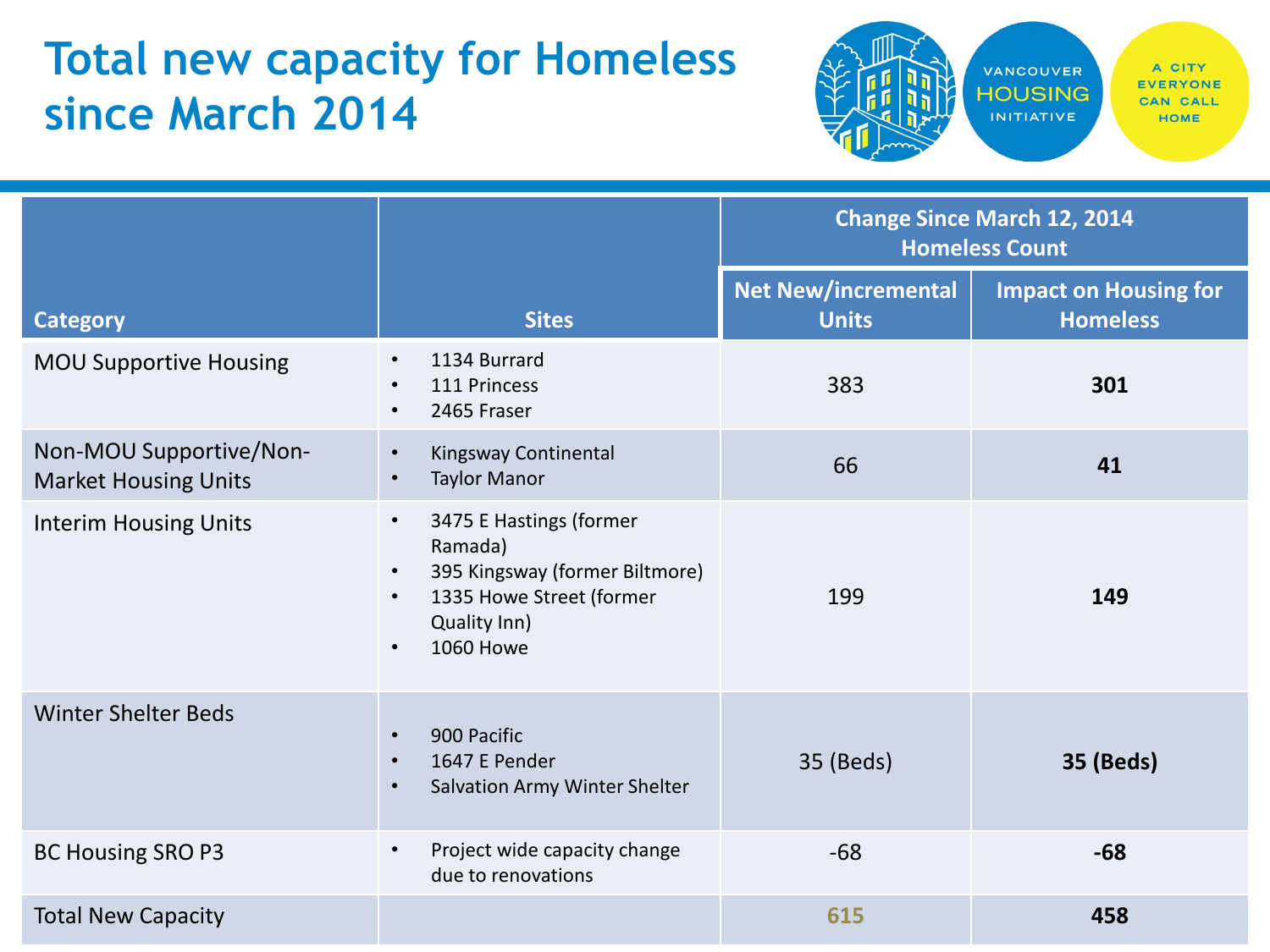### **Street and Sheltered Homeless 2002-2015**



2015 Results:

VANCOUVER

**HOUSING** 

**INITIATIVE** 

CITY

HOME

CALL

- Street homeless reduced by 48
- Total homeless individuals reduced by 57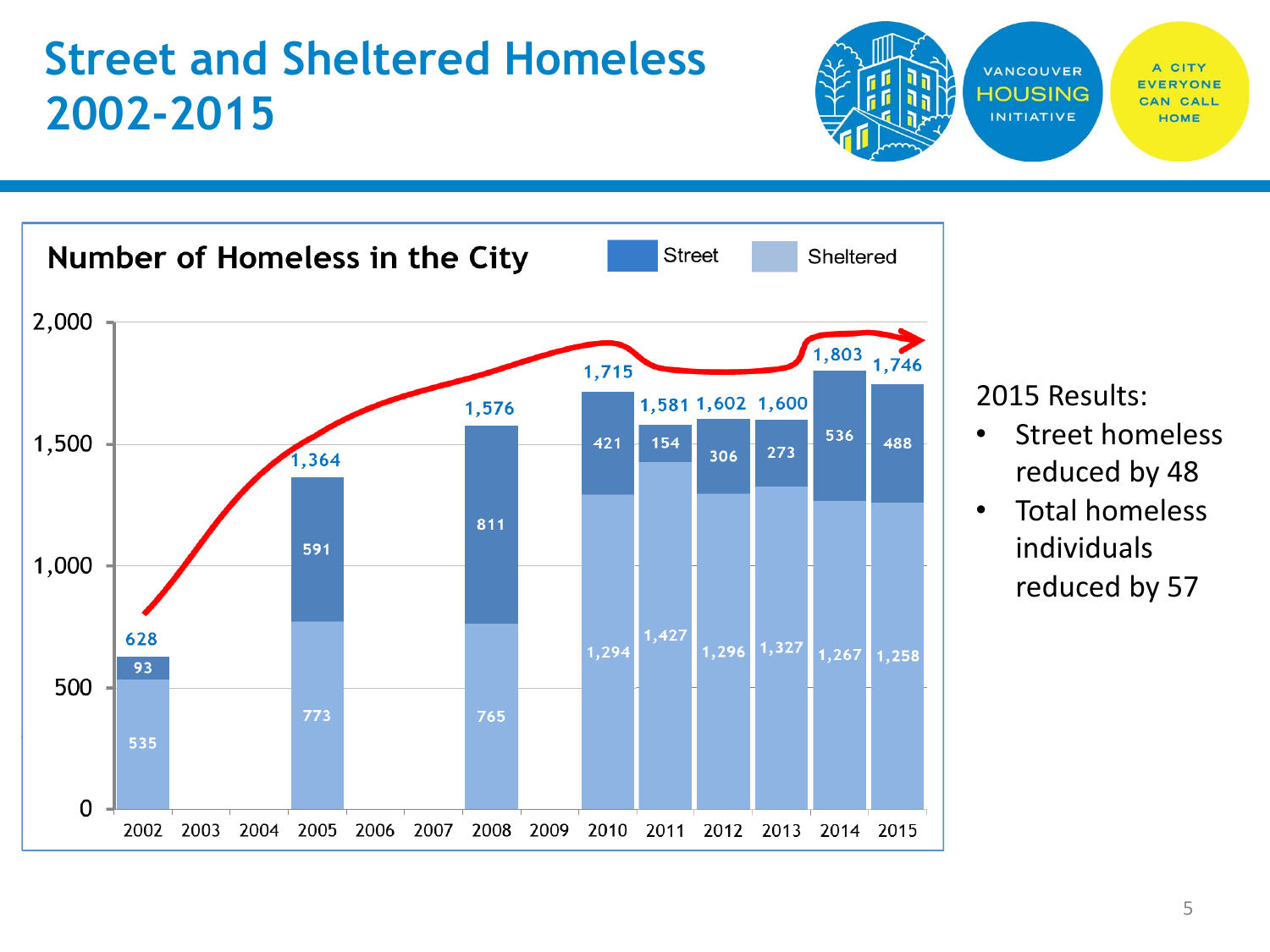## **Drivers of Homelessness: More Work Ahead**



#### Estimated 2015 Homeless without 458 added Units



6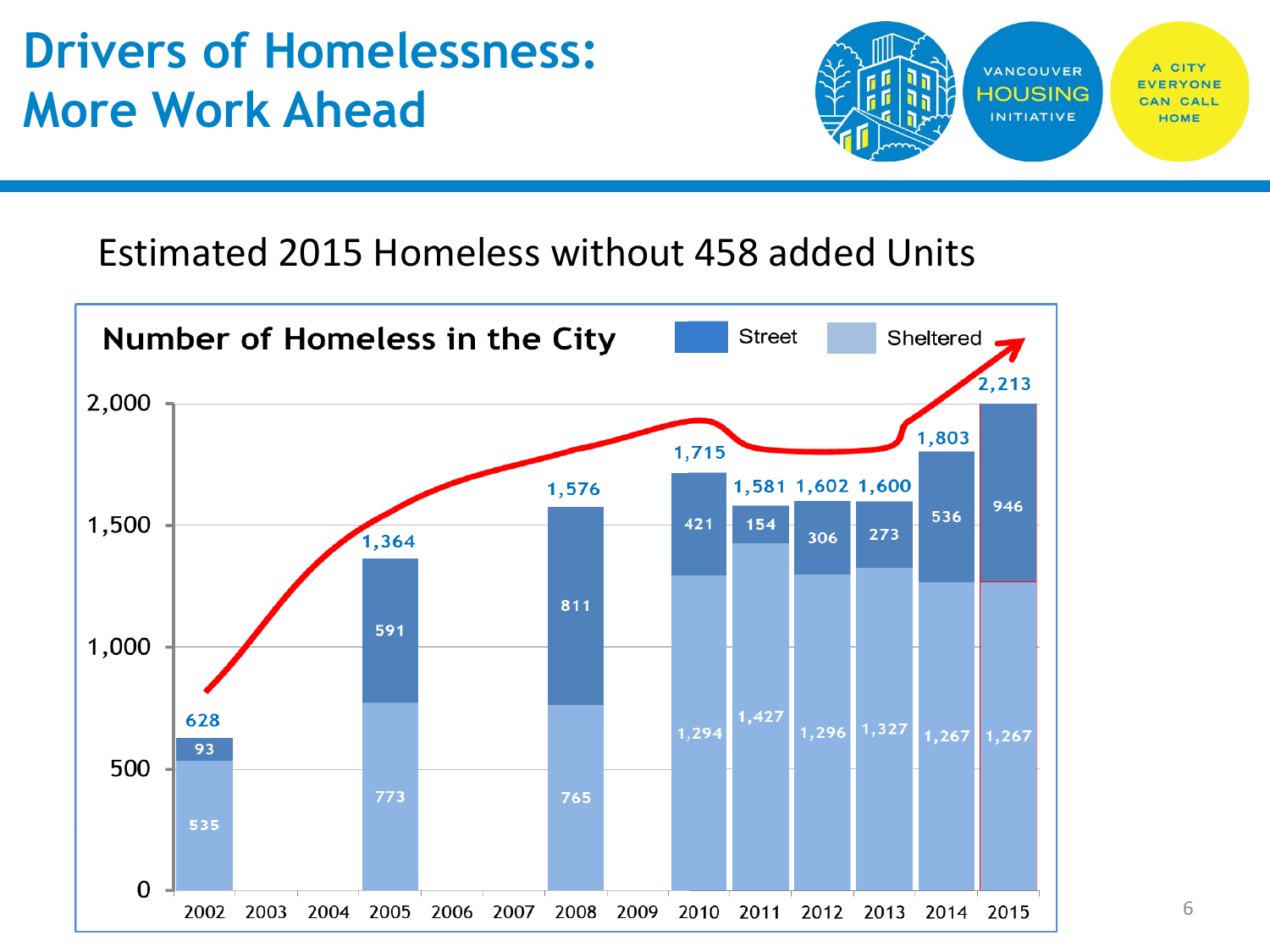## **Continued Drivers of Homelessness: Public Sector**



- Poverty, severe and untreated mental health and addictions
	- Welfare rates remain unchanged for last 7 years
	- New challenges with online enrollment for social assistance for those most vulnerable
		- In spite of increased homelessness, number of welfare recipients remained constant
	- Continued need for treatment for many living without adequate support for mental health and addictions
- Public Sector institutions:
	- Prisons and hospitals continuing to discharge to street and shelters
	- Youth aging out of foster care; youth leaving foster care
		- 41 youth in care aged out in Vancouver/Richmond between April & September 2013, 22% on Income Assistance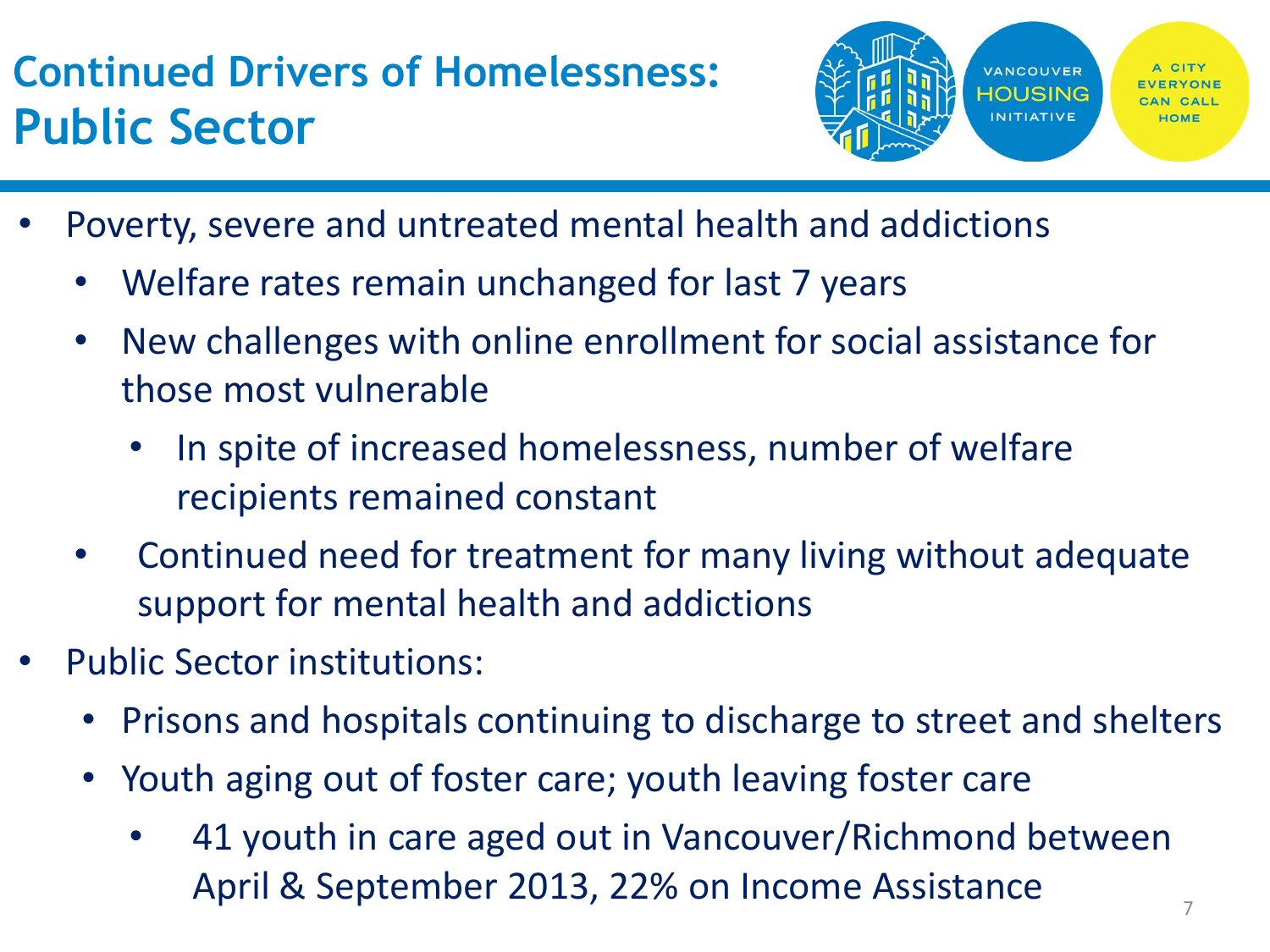## **Continued Drivers of Homelessness: Loss of Low Income Housing**



- Vancouver's rental housing 2014 vacancy rate @ 0.5% (including both condo and purpose built rental stock) (CMHC)
- BC Housing wait-list for social housing: 4,000 in Vancouver; 9,500 across Metro Vancouver
- DTES particularly affected:
- Rental vacancy rates continue to fall
- SRO vacancy rate (private SRO's): 14% in 1992; 5% in 2013
- Rents continue to rise faster than incomes
	- Private SRO rents: 60% at welfare rate in 2007; 24% at welfare rate in 2013
	- BCH and non-profit SROs lower rents, very low turnover (less than 3% per annum)
	- Availability of ~300 affordable (to those on welfare) private SRO rooms lost in 2014
		- Some due to renovations and repairs requiring tenant relocation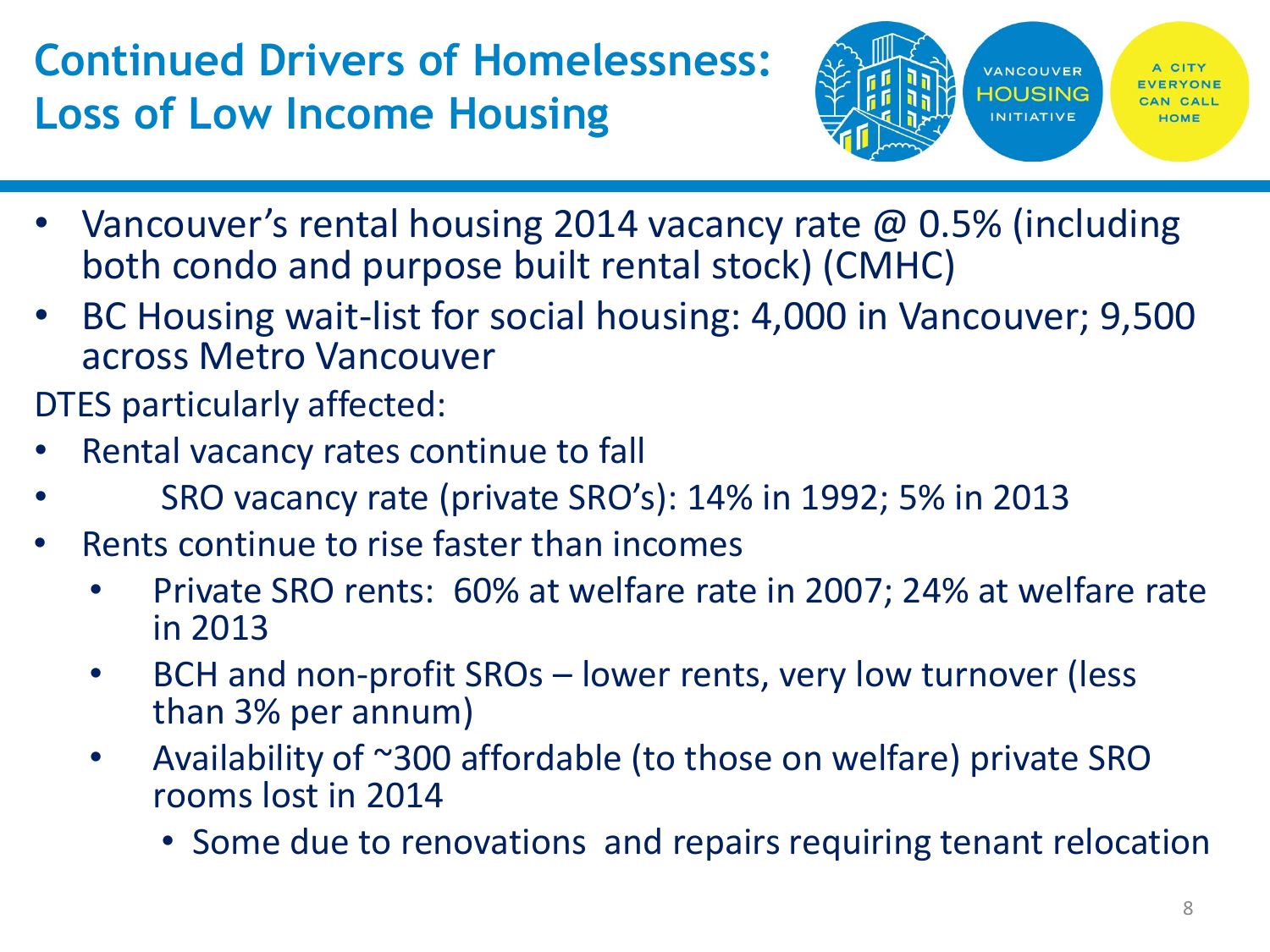# **General Trends: Homelessness**

HOUSING

**VANCOUVER** 

**INITIATIVE** 

- Shelters continue to be over-capacity with daily turn-aways
- Downtown BIA reported increase in street youth in the Downtown South
- 2014/2015 changes in Federally funded and regionally allocated Homeless Partnering Strategy (HPS) resulted in interruption, transition and termination of homeless services
- Unmet need for rent supplements and harder to find supply in tight rental market
- Unsheltered homeless, and particularly street homeless with complex needs present significant challenge for health support services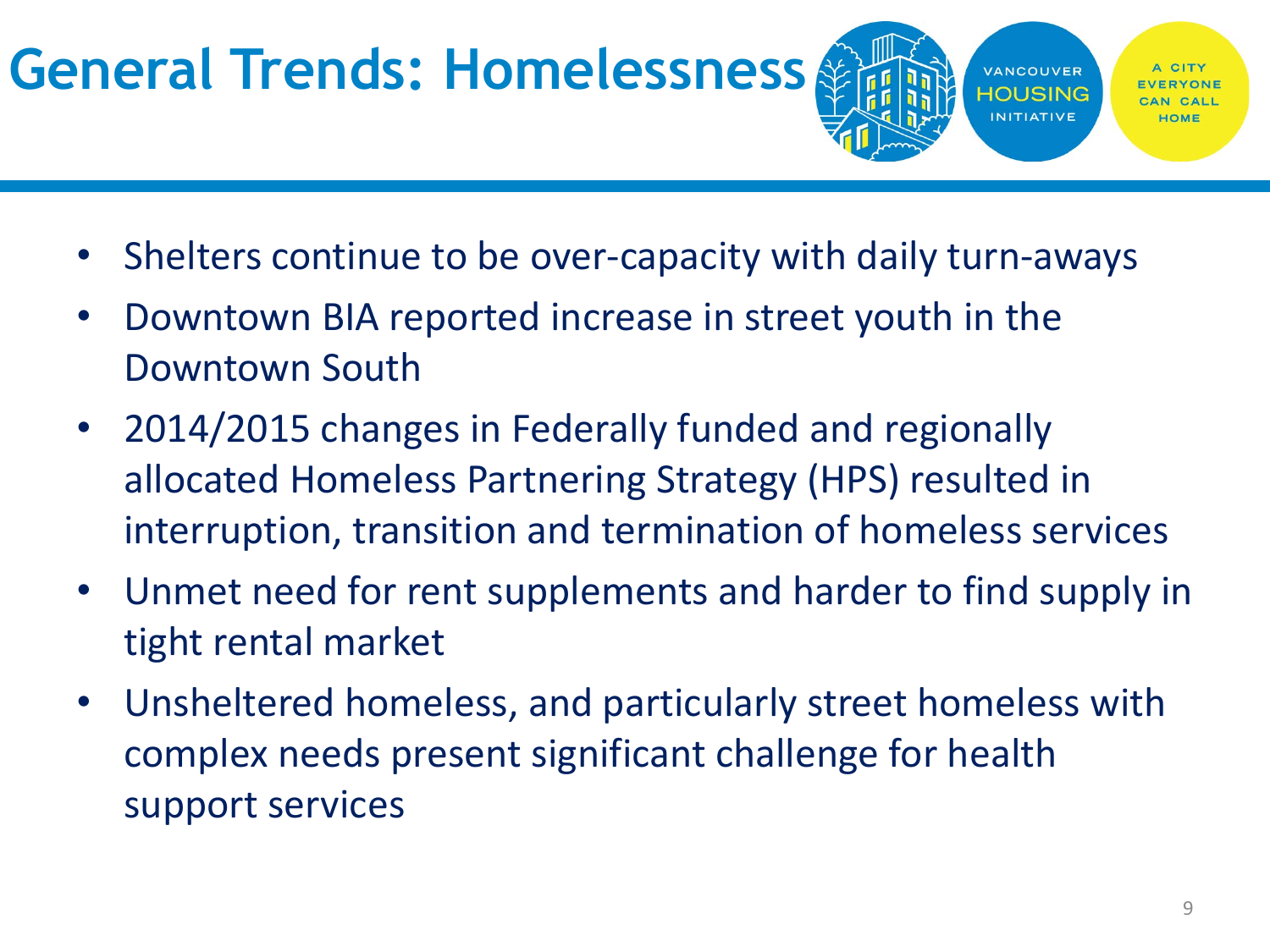## **Key Findings: Gender**



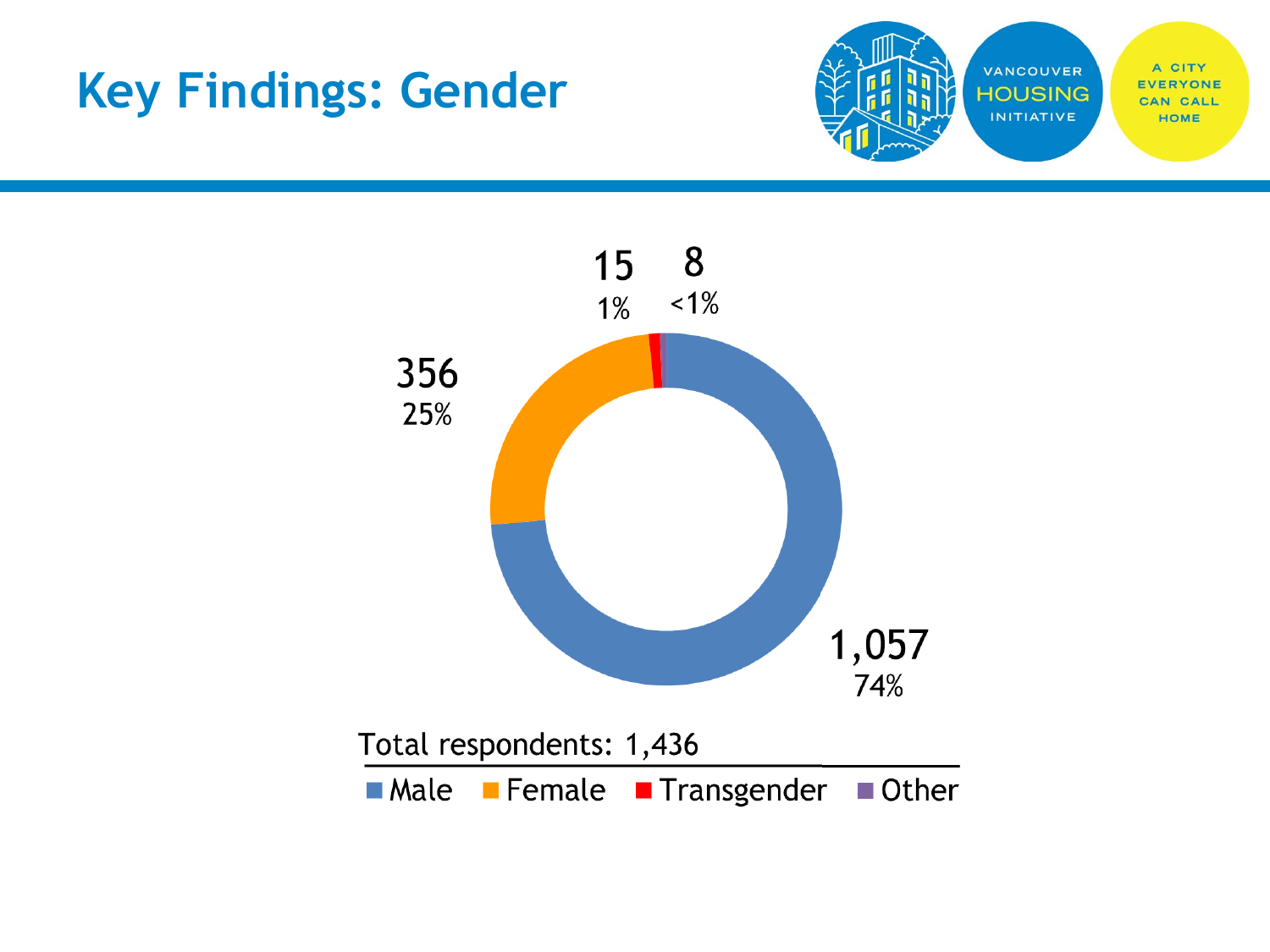## **Key Findings: Age**





% Percentage of people in that age group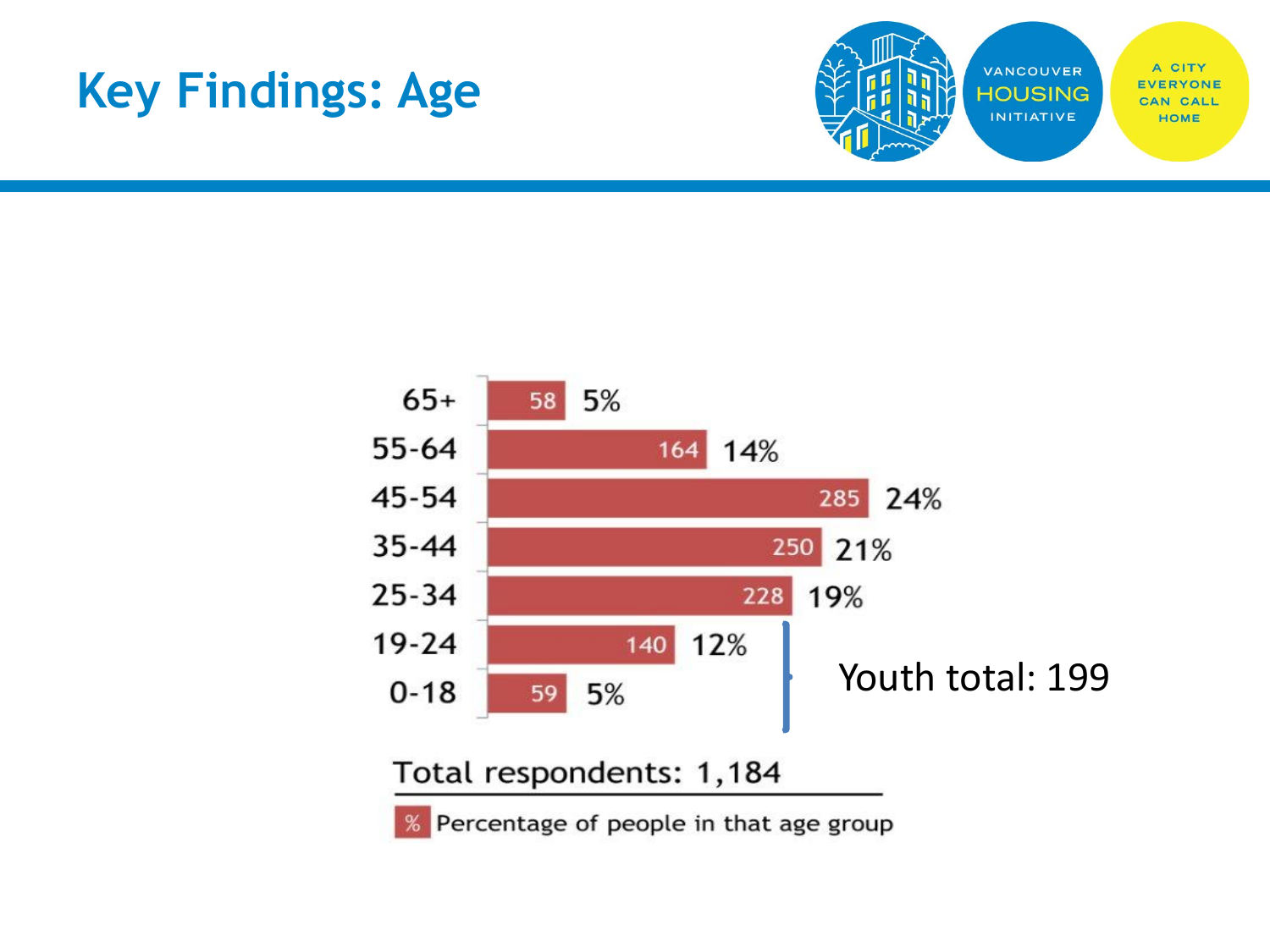#### **Key Findings: Youth (24 and Under): Stats from 2015 Count**



| Gender                     | <b>Total Youth</b> | <b>Total Homeless</b> |
|----------------------------|--------------------|-----------------------|
| Male                       | 94 (65%)           | 1,057 (74%)           |
| Female                     | 42 (29%)           | 356 (25%)             |
| Transgender                | 6(4%)              | 15 (1%)               |
| Other                      | 2(1%)              | 8(1%)                 |
| <b>Aboriginal Identity</b> | 51 (36%)           | 342 (32%)             |
| <b>Income</b>              |                    |                       |
| No Income                  | 50 (34%)           | 150 (14%)             |
| Income assistance          | 39 (27%)           | 403 (37%)             |
| Working                    | 37 (26%)           | 229 (21%)             |
| <b>Health</b>              |                    |                       |
| Addiction                  | 63 (44%)           | 632 (58%)             |
| <b>Mental Illness</b>      | 56 (39%)           | 459 (42%)             |

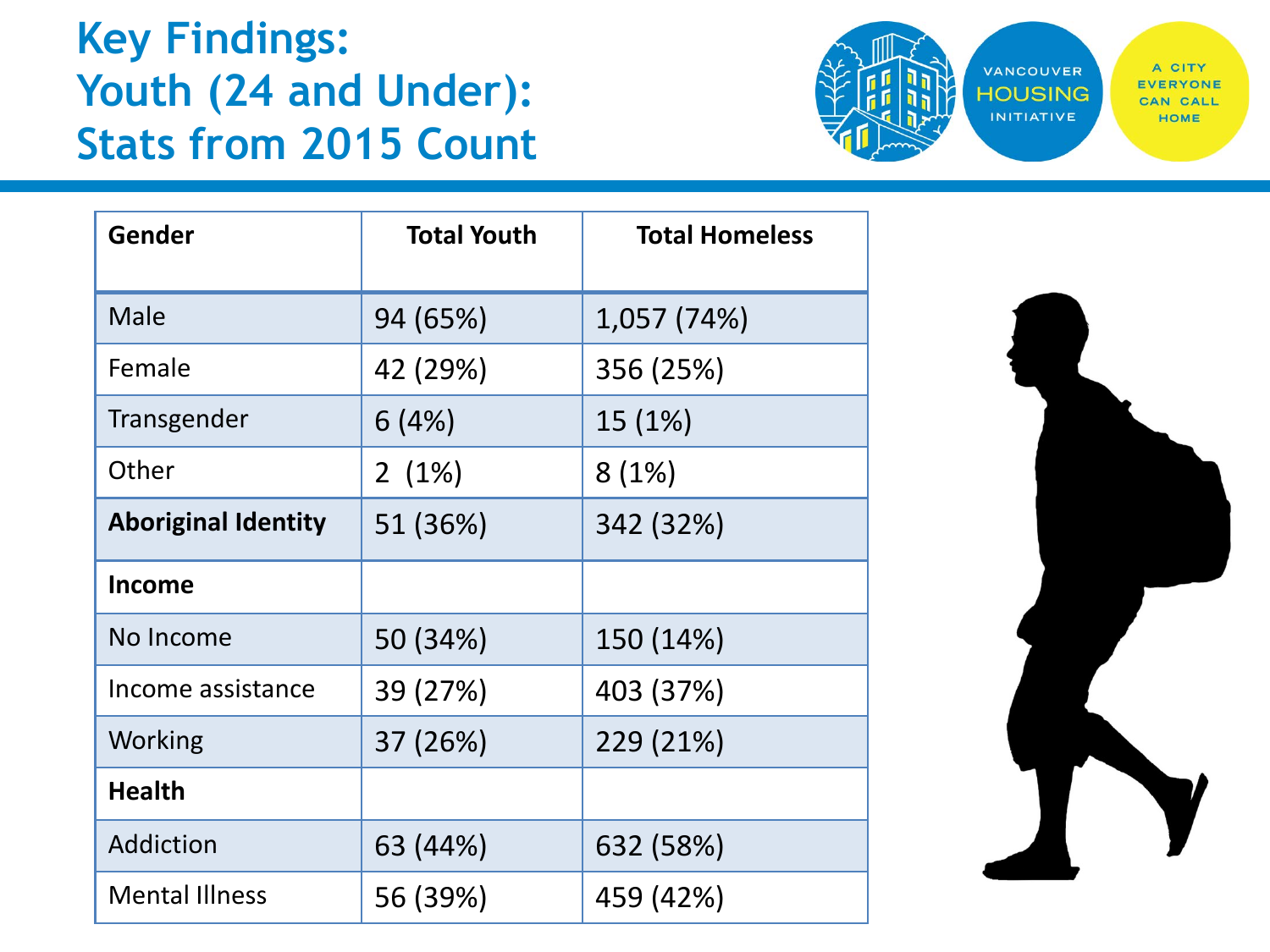## **Key Findings: Aboriginal Identity**





Persons of Aboriginal identity are over-represented among the city's homeless population (32%), compared to the Vancouver population (2.5%)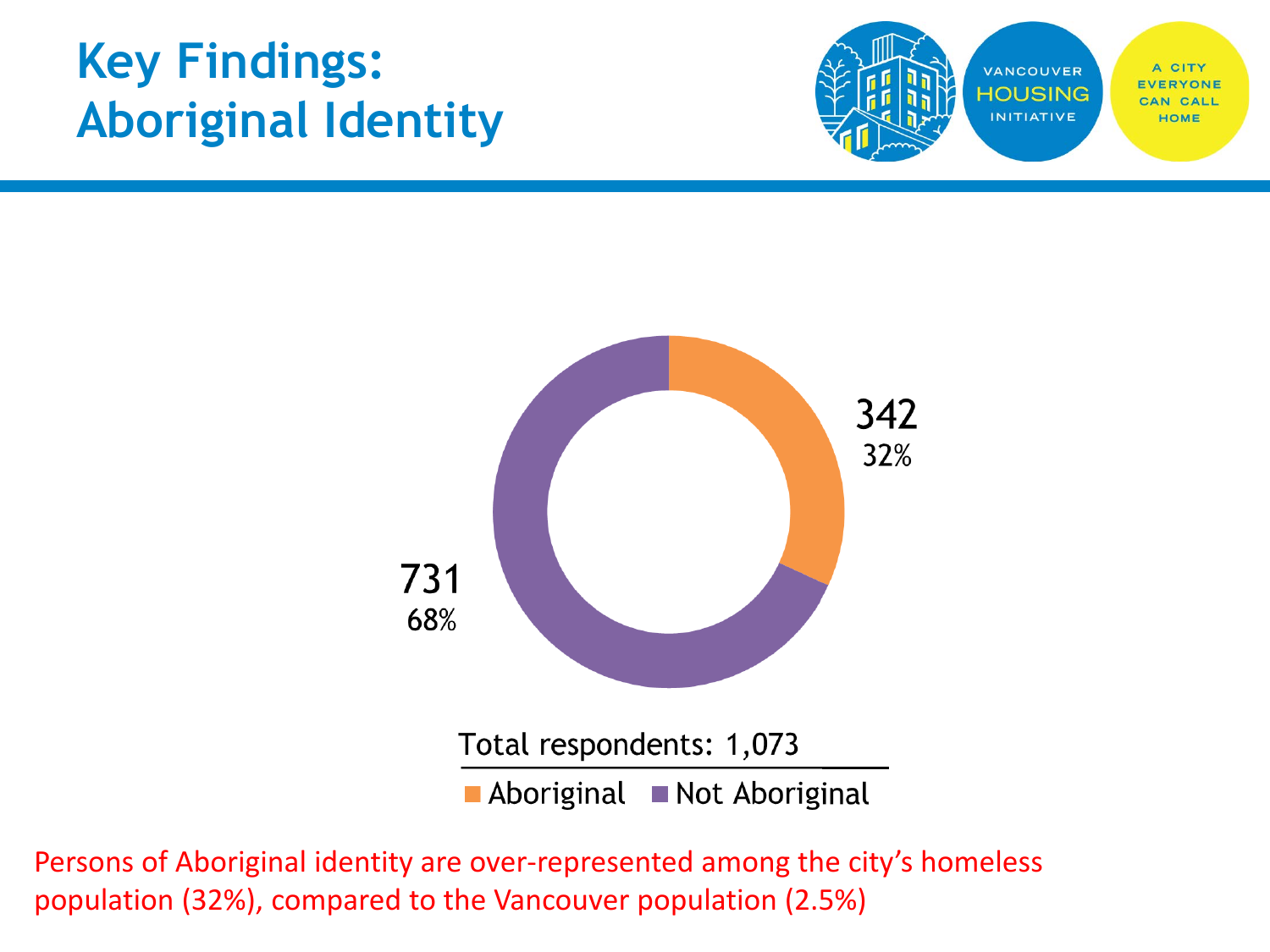## **Key Findings Income**



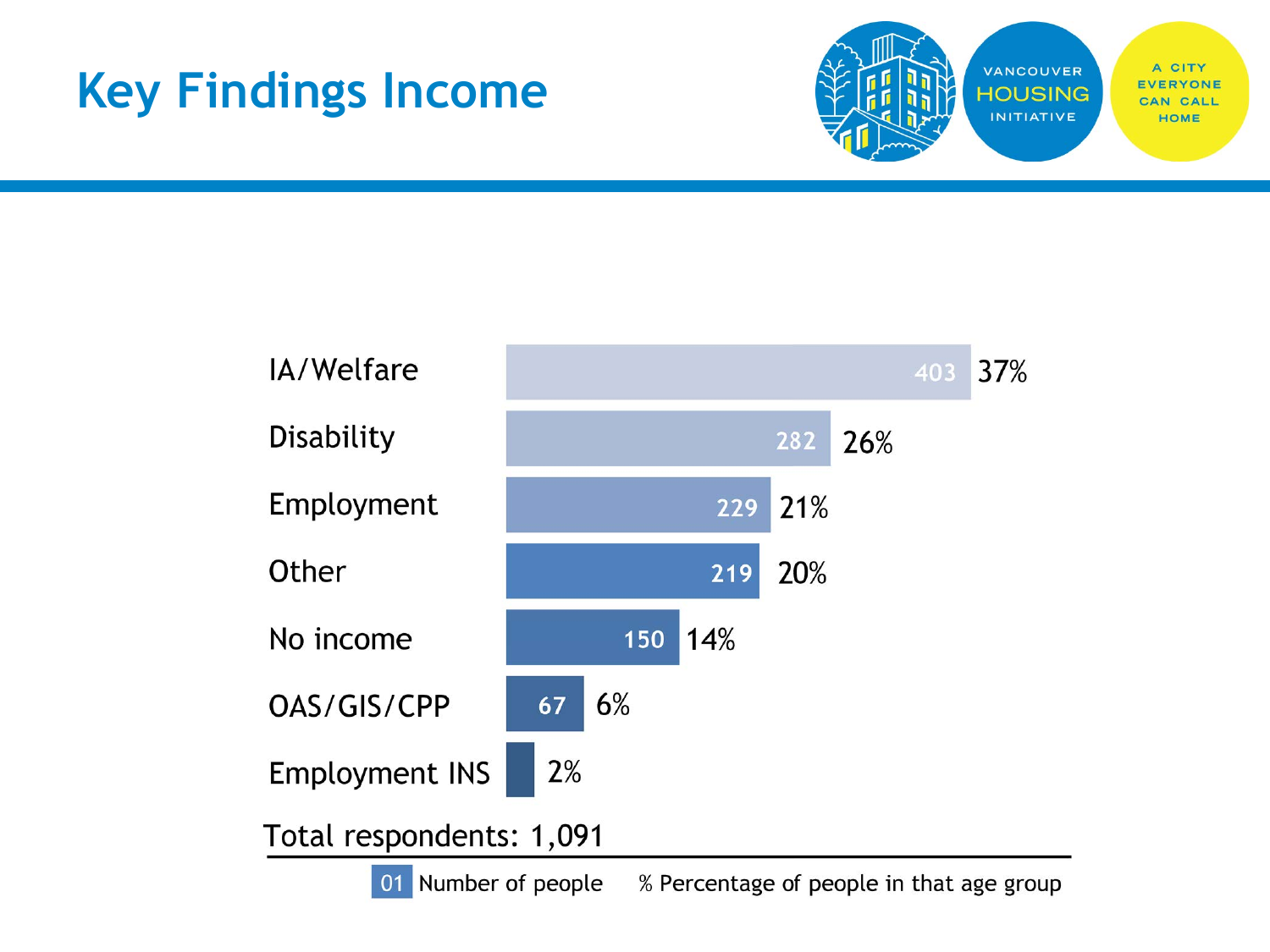## **Key Findings: Health Conditions**





Total respondents: 1,093

01 Number of people % Percentage of people in that age group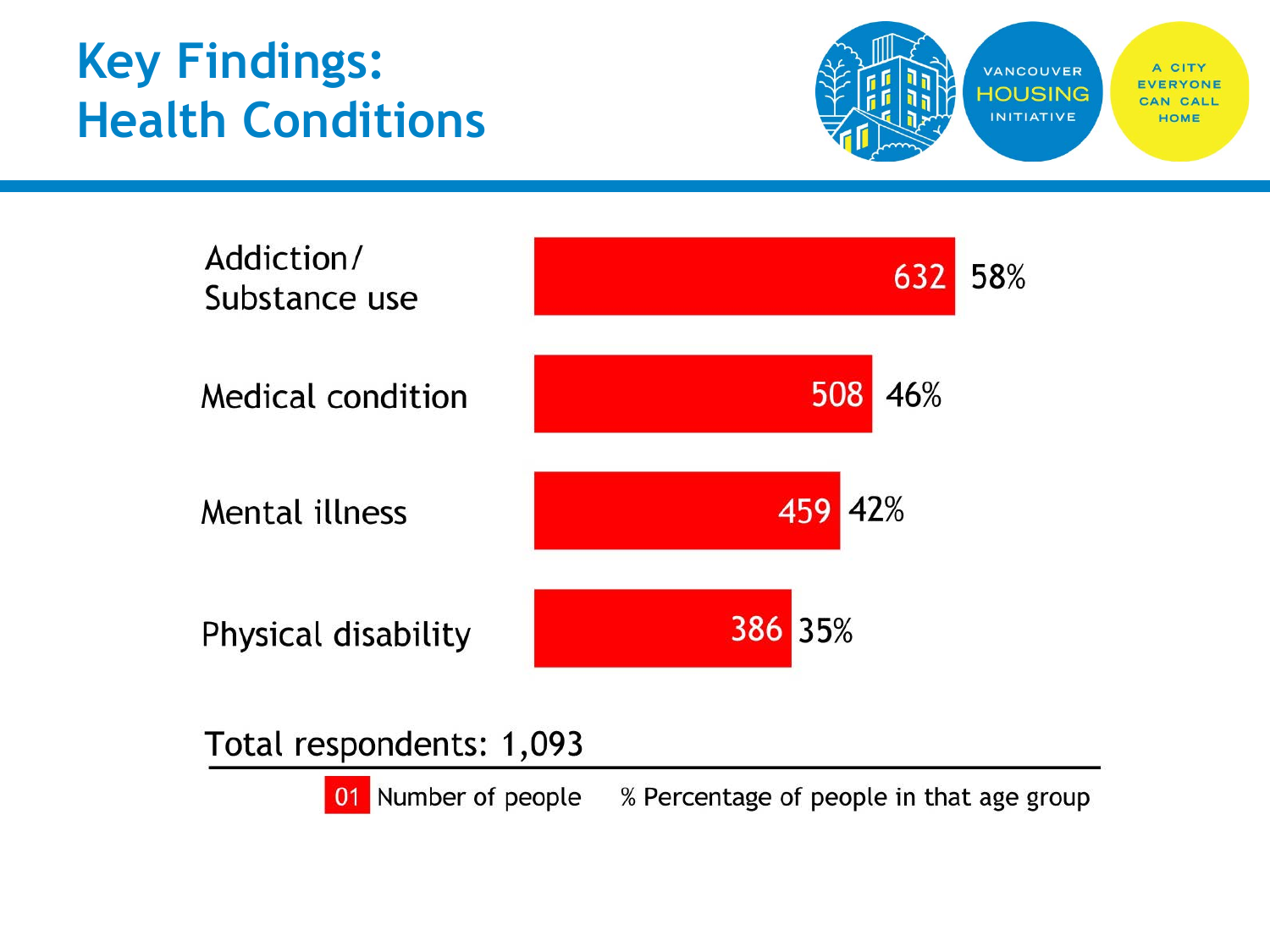**Key Findings: Homeless from elsewhere**



## 49 of those counted (less than 5%) were from outside Vancouver

|                          | <b>Sheltered</b><br>homeless |                | <b>Unsheltered</b><br>homeless |                | <b>Total homeless</b> |                |
|--------------------------|------------------------------|----------------|--------------------------------|----------------|-----------------------|----------------|
|                          | <b>Number</b>                |                | <b>Number</b>                  |                | <b>Number</b>         |                |
| <b>Metro Vancouver</b>   | $\overline{7}$               | Percent<br>20% | 3                              | Percent<br>21% | 10                    | Percent<br>20% |
| <b>Rest of BC</b>        | 10                           | 29%            | $\mathbf{1}$                   | 7%             | 11                    | 22%            |
| <b>Alberta</b>           | $\overline{7}$               | 20%            | $\overline{0}$                 | 0%             | $\overline{7}$        | 14%            |
| <b>Ontario</b>           | 8                            | 23%            | $\overline{4}$                 | 29%            | 12                    | 24%            |
| Saskatchewan             | $\overline{0}$               | 0%             | $\mathbf{1}$                   | 7%             | $\mathbf{1}$          | 2%             |
| <b>Outside Canada</b>    | $\mathbf{1}$                 | 3%             | $\mathbf{1}$                   | 7%             | 2 <sup>1</sup>        | 4%             |
| <b>Unknown</b>           | $\overline{2}$               | 6%             | $\overline{4}$                 | 29%            | 6                     | 12%            |
| <b>Total respondents</b> | 35                           |                | 14                             |                | 49                    |                |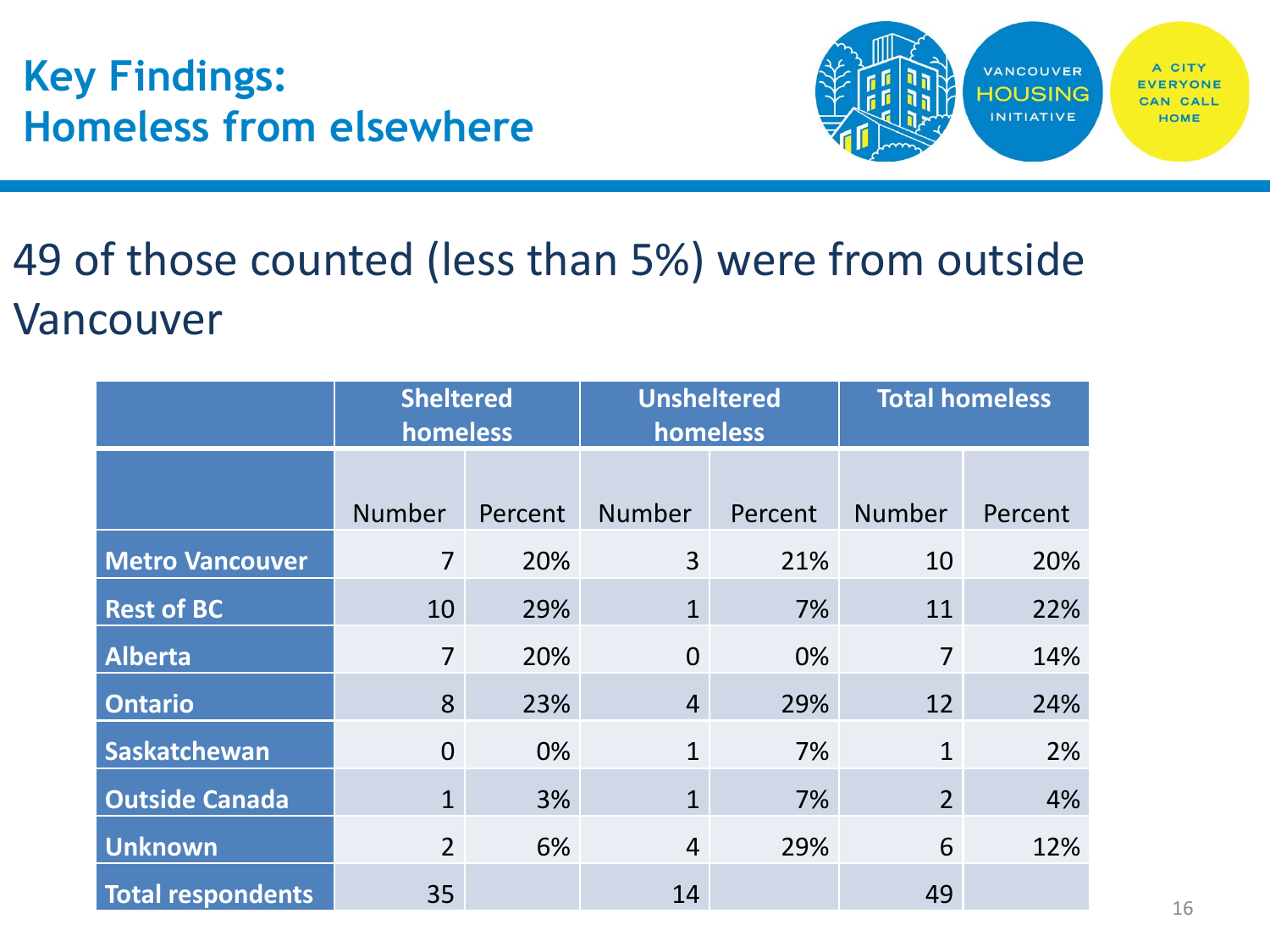

# Key Steps to Sustaining Housing for Most Vulnerable: Overview of Proposed SRA By-law Amendments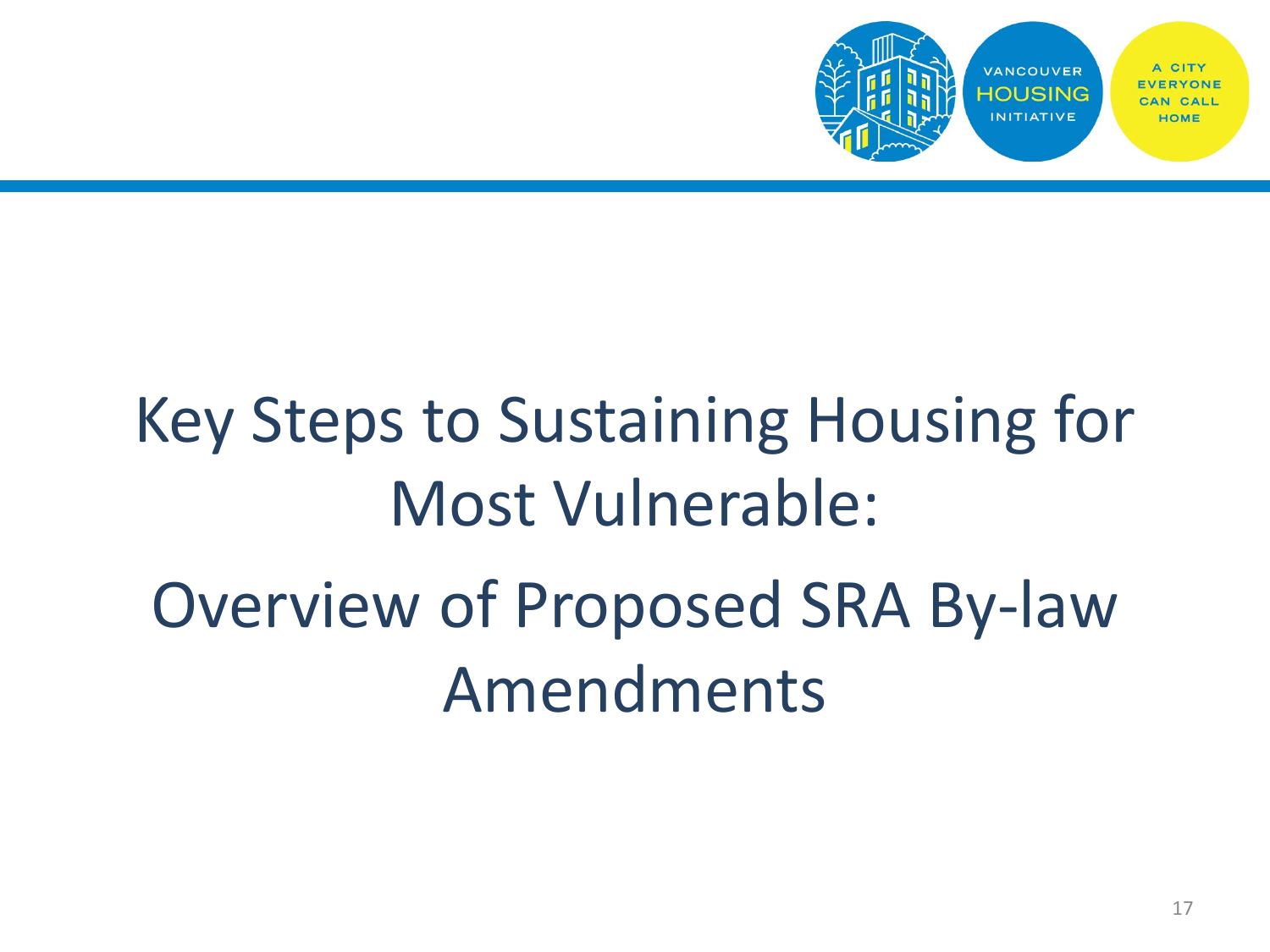# **Single Room Occupancy (SRO) Hotels**

VANCOUVER HOLISING

- Maintaining SROs key focus to ensure affordability over next decade
- They remain the lowest cost housing in the city
- SRO buildings in Vancouver are very old and in poor repair
	- –Government and Non-profit operated SROs are in better repair and more affordable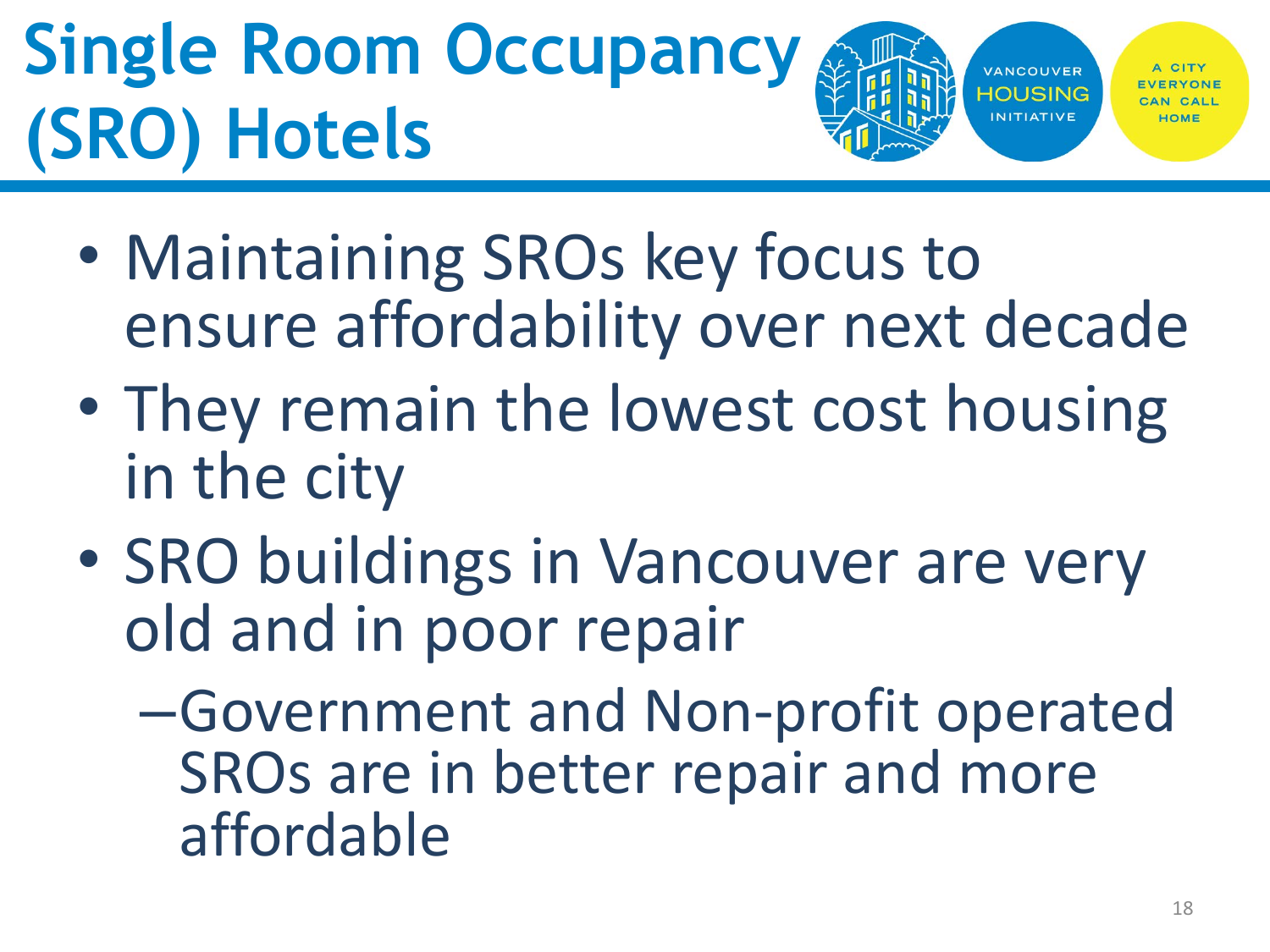



#### **Open Single Room Occupancy Hotels in the Downtown Core\***

|                                                  |                  |              | $%$ of       |
|--------------------------------------------------|------------------|--------------|--------------|
|                                                  | <b>Buildings</b> | <b>Rooms</b> | <b>Total</b> |
| Non-Profit/Government Owned & Operated           | 46               | 2,469        | 35%          |
| <b>Traditional Private Owners</b>                | 75               | 2,903        | 41%          |
| <b>Privately Owned &amp; Non-Profit Operated</b> | 17               | 1,087        | 15%          |
| <b>New Investor Owners</b>                       | 17               | 589          | 8%           |
| <b>Total</b>                                     | 155              | 7,048        |              |

\*Data Sources: 2013 Low Income Housing Survey and the City of Vancouver Non-Market Database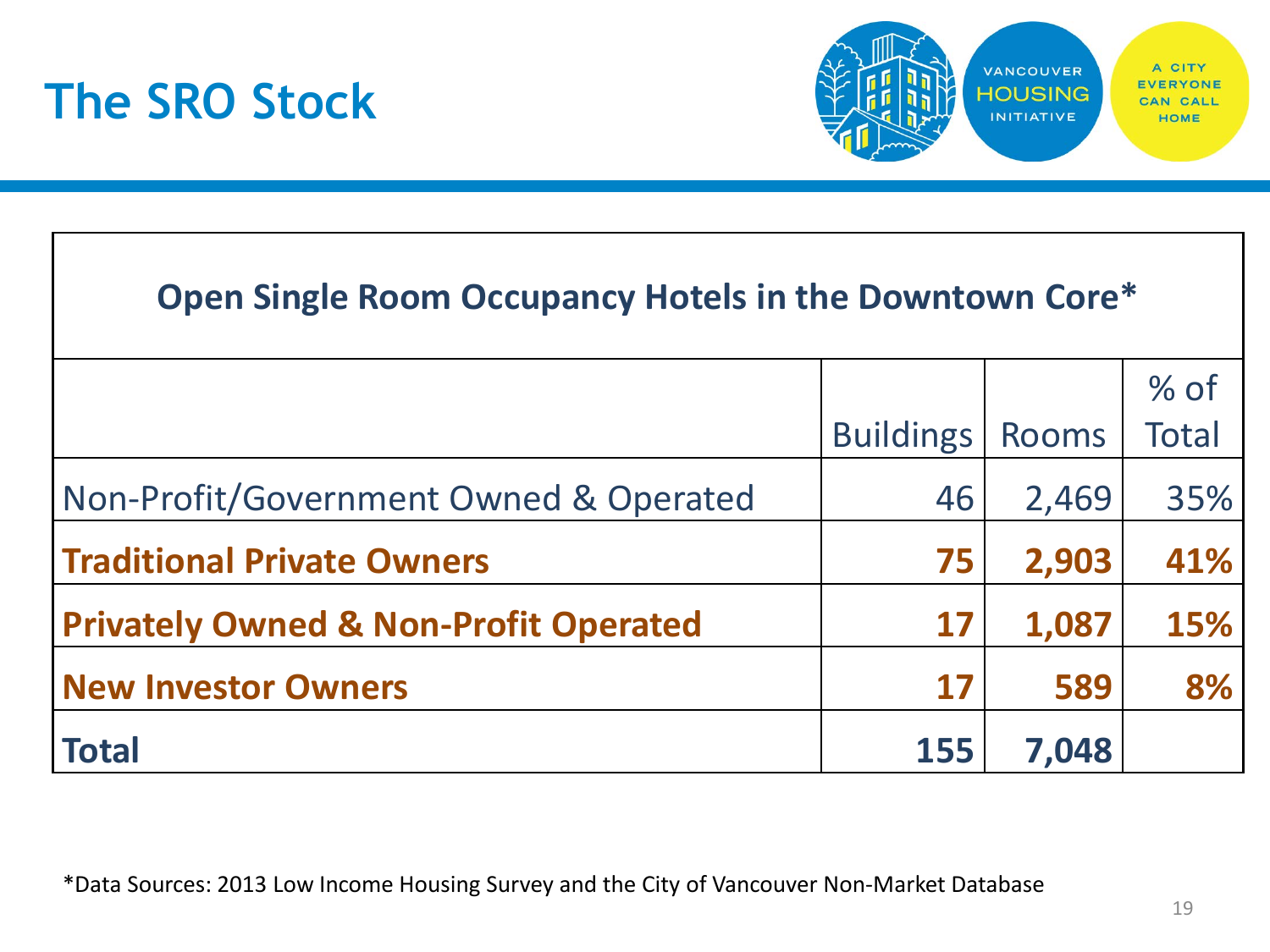**SROs: COV Actions to protect the SRO Stock**



- 2003: Single Room Accommodation By-law enacted to slow rate of change in the stock and prevent conversion to tourist hostels/ hotels
- 2007 and 2009: SRA By-law amended:
	- $\checkmark$  increased conditional \$5,000 per room fee to \$15,000
	- $\checkmark$  Required the history of the building be considered for all applications
	- $\checkmark$  Required owner/operator to maintain a standardized registration form for every unit
	- $\checkmark$  prohibit nightly rentals (previously permitted in 10% of rooms)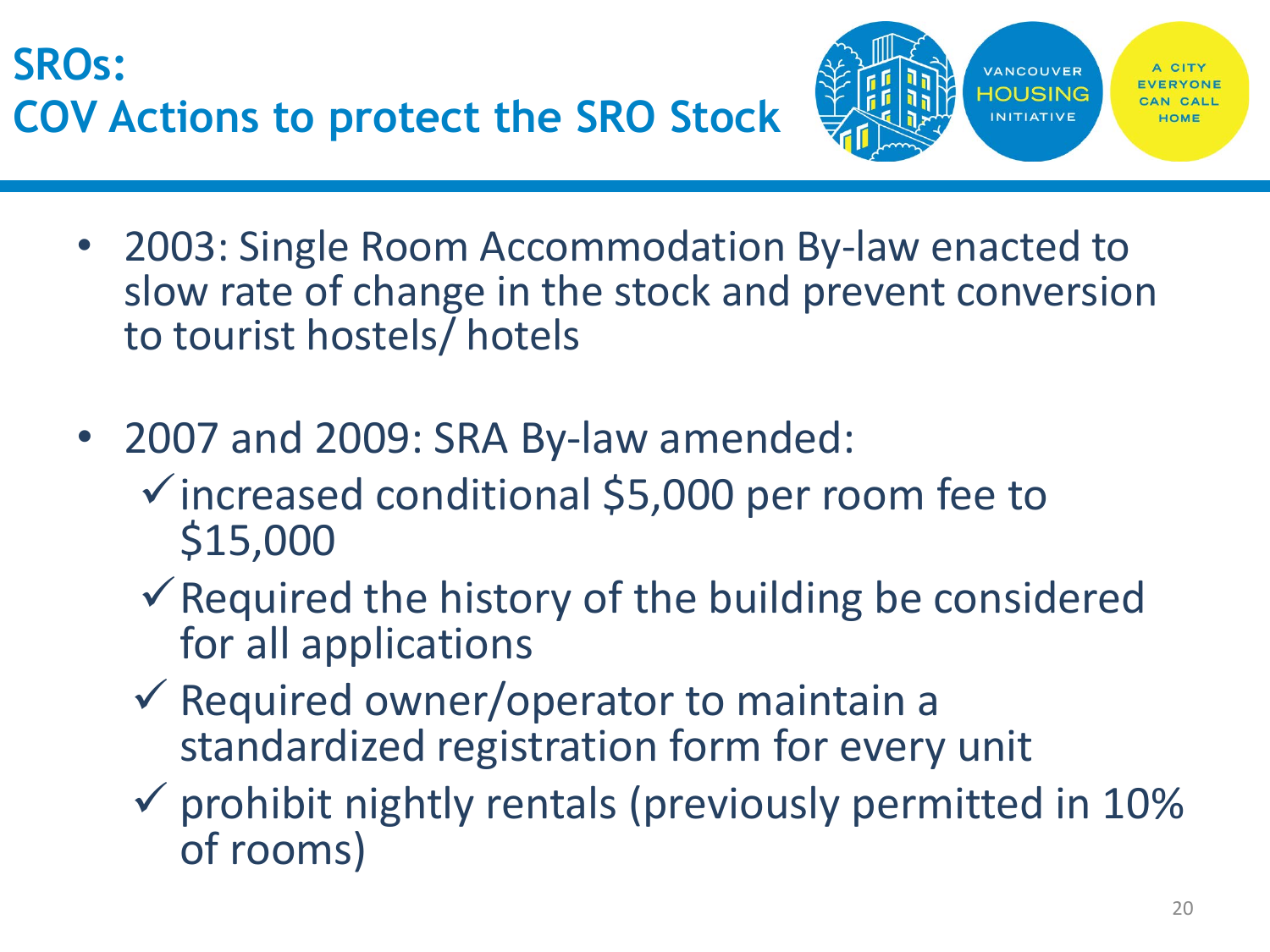**SROs: COV Actions to protect the SRO Stock**

- 2011: Housing and Homelessness Strategy sets target to replace 1,000 SRO rooms with self-contained social housing
- 2012: SRO Task Force struck to identify ways to improve living conditions for SRO tenants
- 2013: Rental Properties Standards (RPS) Database tool to motivate owners & landlords to maintain their properties [vancouver.ca/saferental](http://www.vancouver.ca/saferental)
- 2014: Standards of Maintenance By-law amended to expedite City undertaking repairs at owners expense for continued non compliance
- 2014: DTES Plan and SRO Strategy focused on improving building condition, support to tenants while maintaining affordability

**VANCOUVER HOUSING INITIATIVE**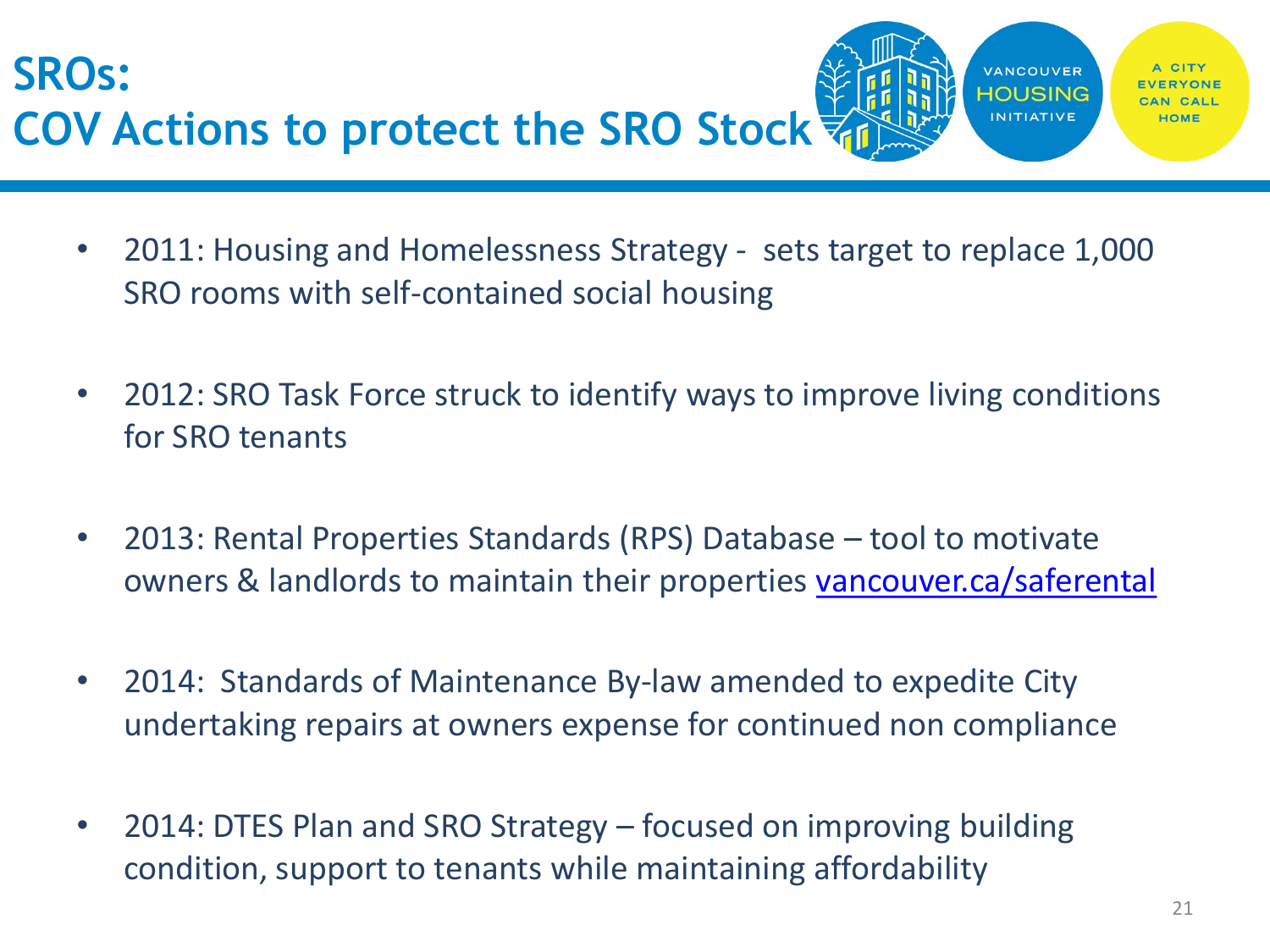## **Current SRA By-law**



#### **SRA Permit required if:**

- **Loss of rooms**
- **Material change to a room (addition of new fixtures, bathroom or cooking facilities)**



#### Refuse **All Approve Conditions may include any of the following:**

- **Tenant Relocation Plan**
- **Housing Agreement (secure rents)**
- **Section 219 Covenant (secure tenure)**
- **Heritage Revitalization Agreement**
- **\$15,000/room**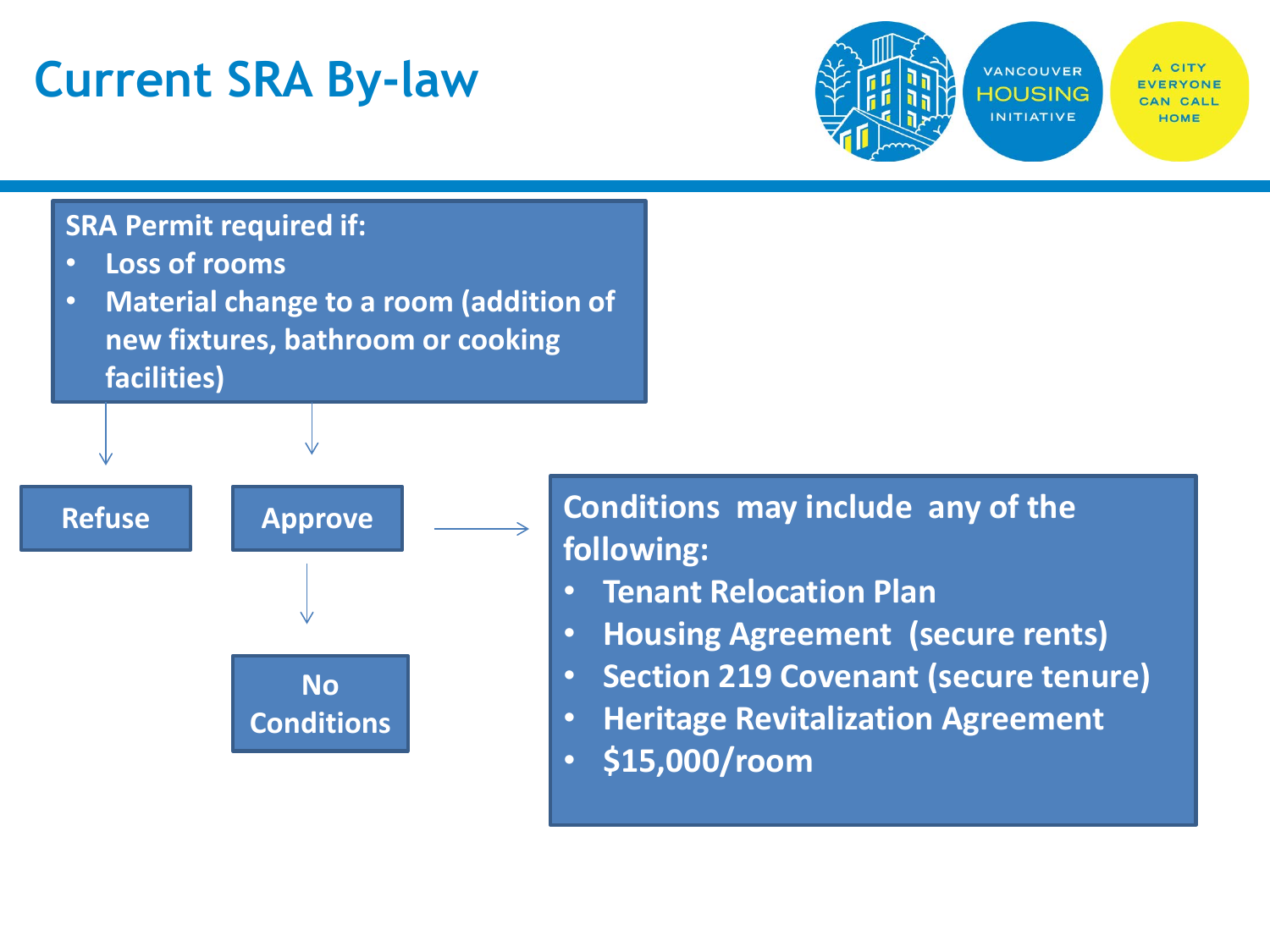**SROs: Improve Building Condition and Prevent Tenant Displacement**



#### **The Challenge:**

- Minor renovations currently do not require an SRA permit
- Minor repairs can result in displacement of tenants
- Tenant Relocation Plans are not a requirement of a Building or Trades permits

#### **Proposed SRA By-law amendment**

- require an SRA permit for "minor repairs" that will result in the displacement of a tenant
- Require a Tenant Relocation Plan as a condition of the permit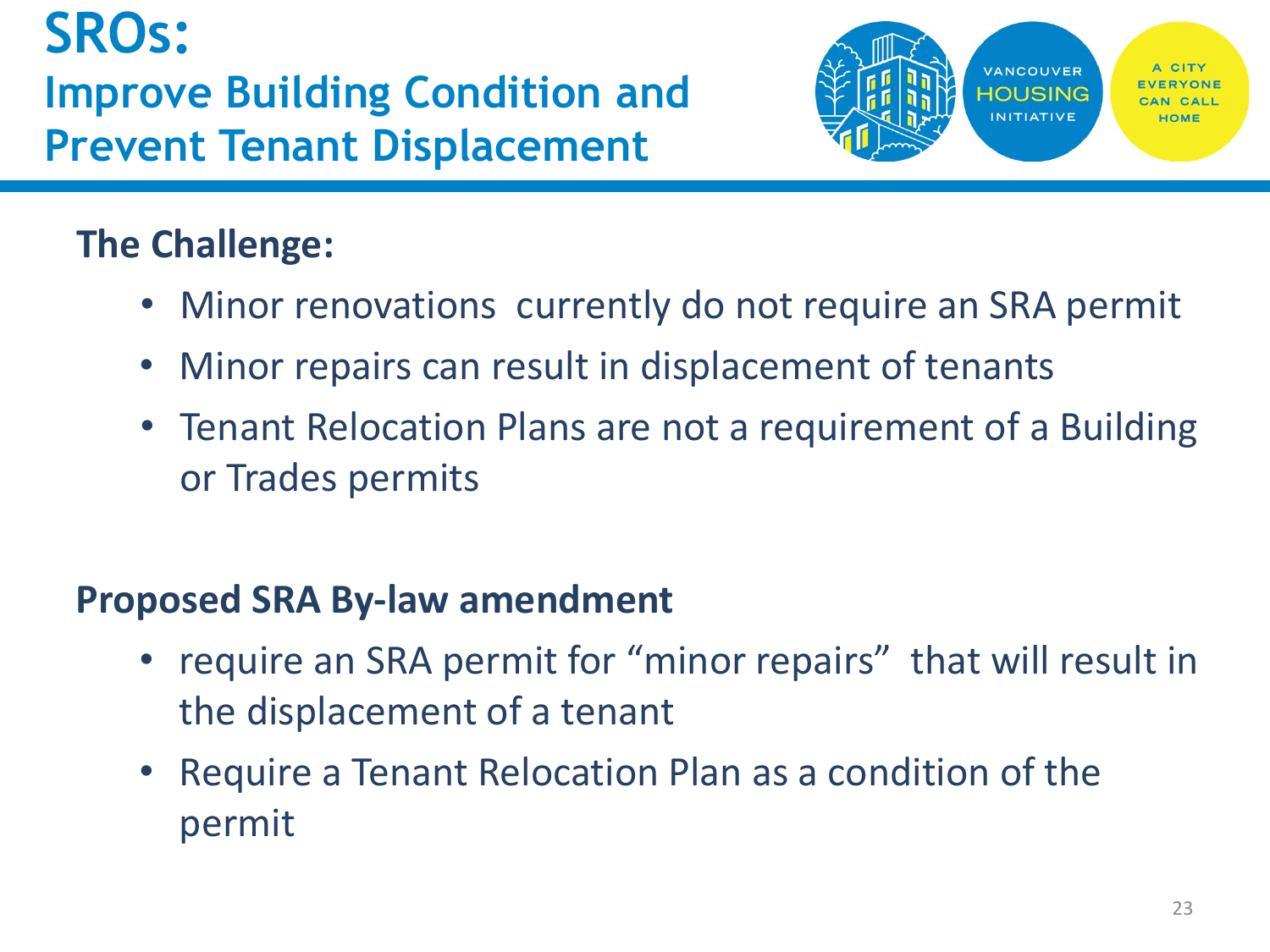#### **The Challenge:**

- Increasing investment interest in the stock
- Current \$15k amount for a converted/demolished room not sufficient to replace room

#### **Proposed SRA By-law amendment**

- Increases fee for permanent removal of room from SRA bylaw from \$15,000 to \$125,000
	- Manage rate of change
	- Closer to real cost of unit replacement
- The money will be deposited into a reserve fund (current practice) to provide replacement housing for any rooms that are removed from SRA By-law designation

**VANCOUVER** HOUSING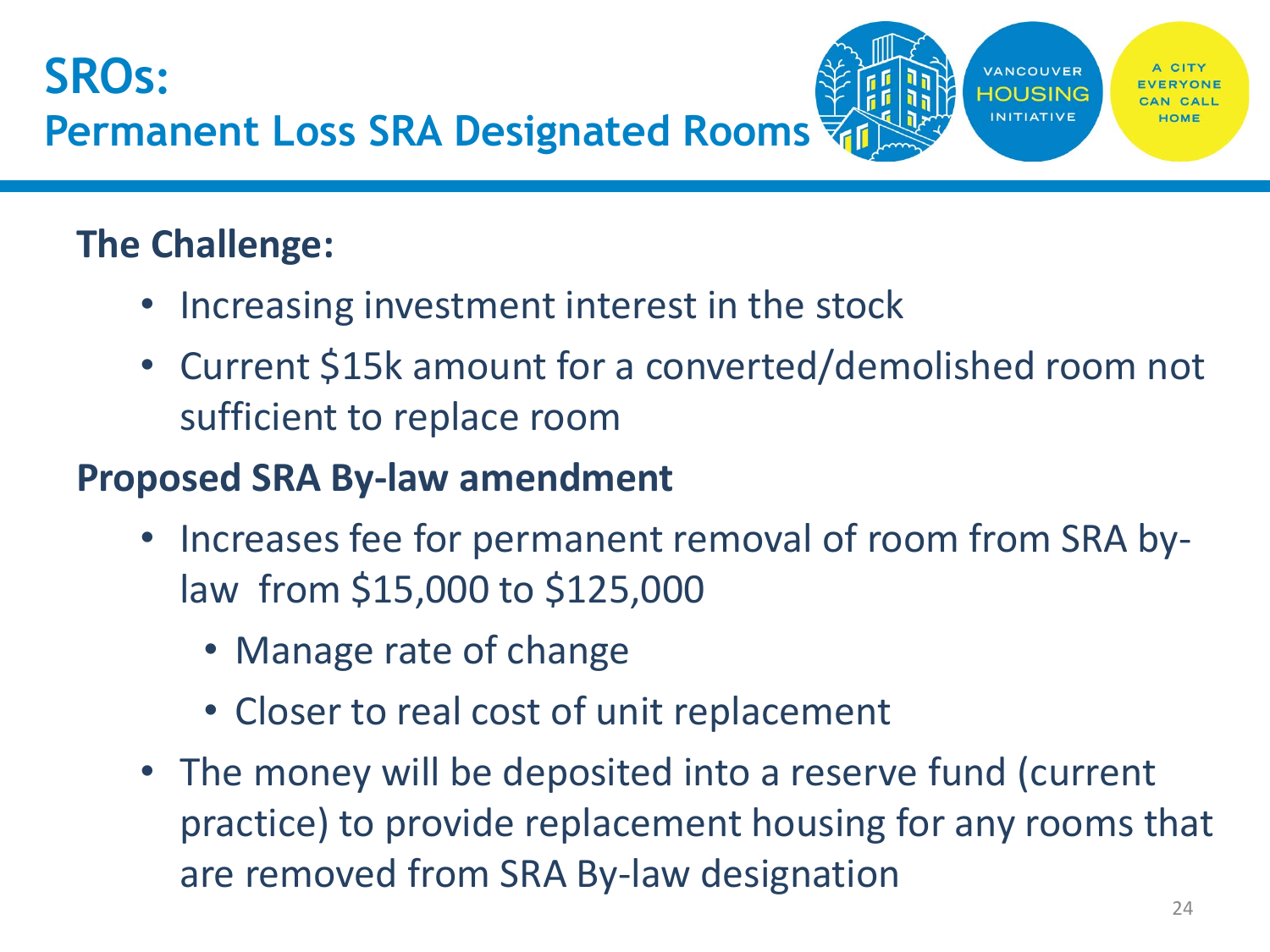## **Proposed SRA By-law Amendment**



#### **SRA Permit required if:**

- **Material change to a room (addition of new fixtures, bathroom or cooking facilities)**
- **Loss of room(s)**
- **Minor repairs that result in tenant displacement**



**Conditions may include any of the following:**

- **Tenant Relocation Plan**
- **Housing Agreement (secure affordability)**
- **Section 219 Covenant (secure tenure)**
- **Heritage Revitalization Agreement**
- **\$125,000/room if permanently removed from SRA by-law**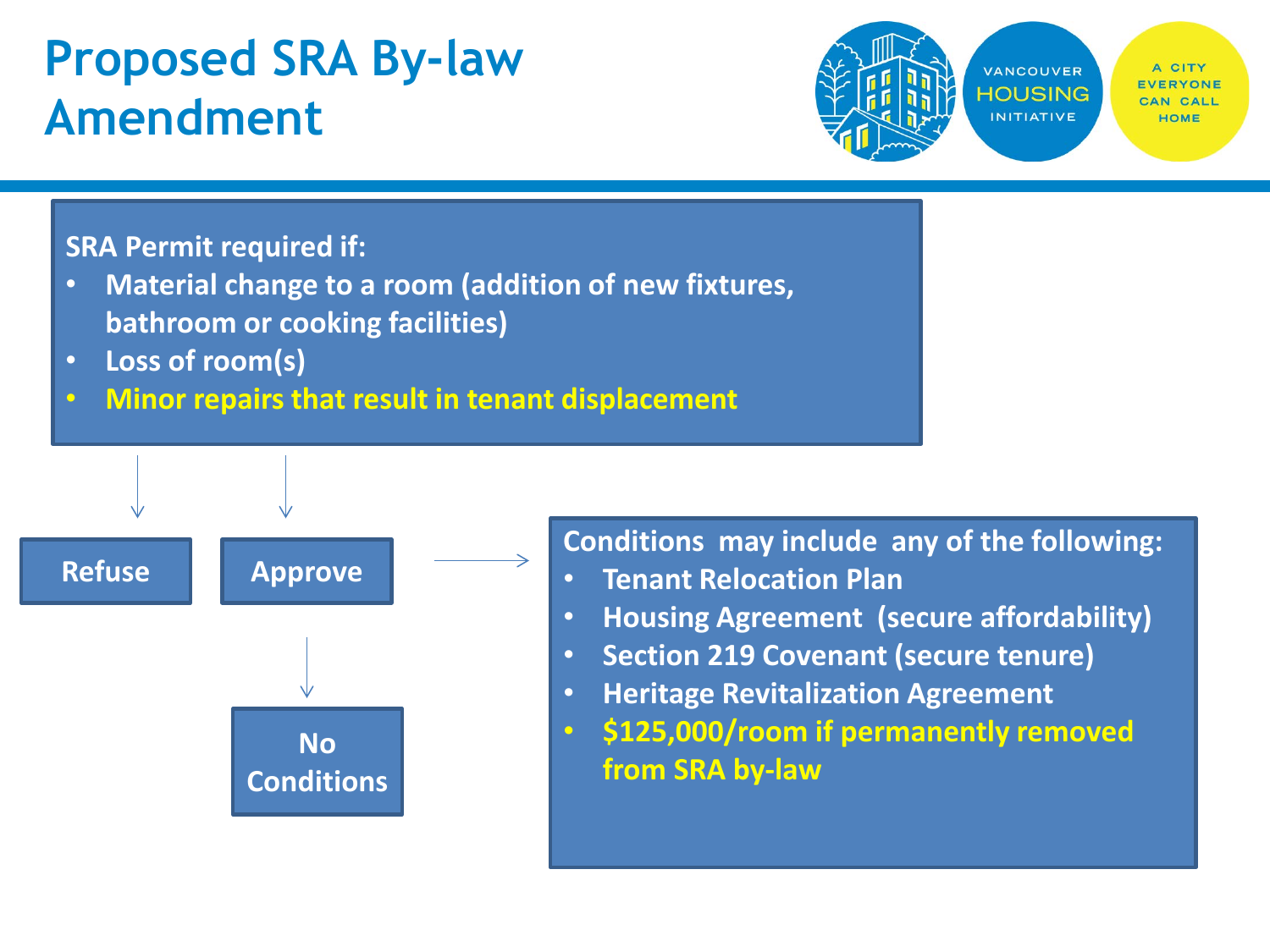## **Proposed SRA By-law Amendment – TRP by SRA permit type**



#### **Tenant Relocation Plan**

#### **Requirements by SRA Permit Type Where Tenants will be Displaced**

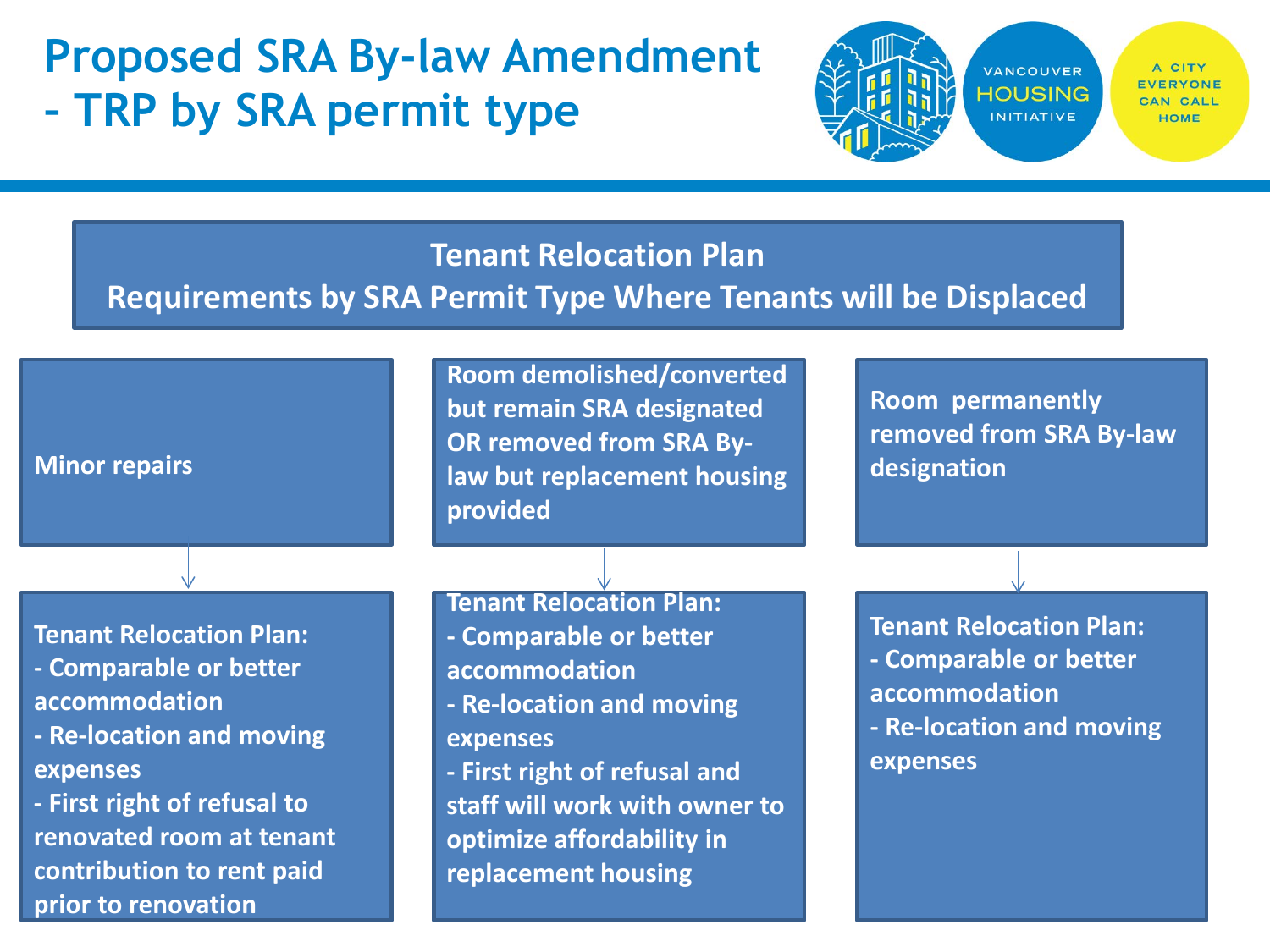

**Improving Conditions and Maintaining Affordability in SRA rooms The Challenge:** 

- Stock aging and in need of repair
- Represents ~5000 rooms for low income tenants
- City unable to provide grants to private owners

#### **Proposed Action**

- Explore partnership program with VanCity and others to identify options for the establishment of a grant/loan fund to support the upgrading of the privately owned SRO stock
- Report back on options to allocate up to \$2m from the 2015 – 2018 Capital Plan to leverage additional funding and expertise to secure and upgrade the stock and maintain affordability

**VANCOUVER HOUSING INITIATIVE**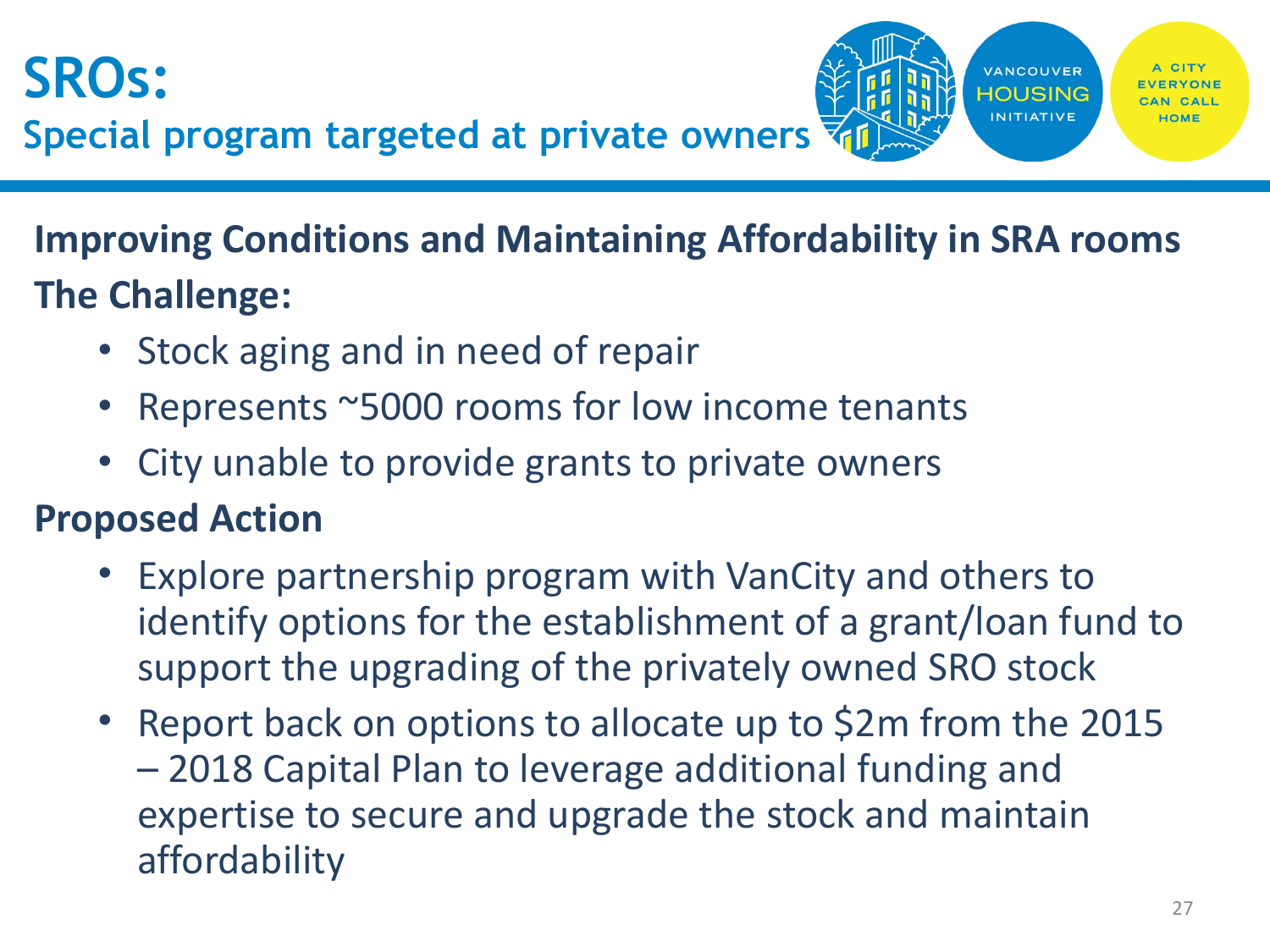# **SROs:**



#### **Maintaining Affordability The Challenge:**

- Higher tenant turnover in SRAs then rest of rental stock
- Rent increases necessary to support building upgrades
- Rent increases not affordable to tenants on Income Assistance

#### **Proposed Action**

- Recommend amendments to the Residential Tenancy Act to that would tie annual rent increases to the room rather than the tenant
	- ensure that rent would only increase once per year in accordance with the approved annual provincial rent increase and not with every tenant move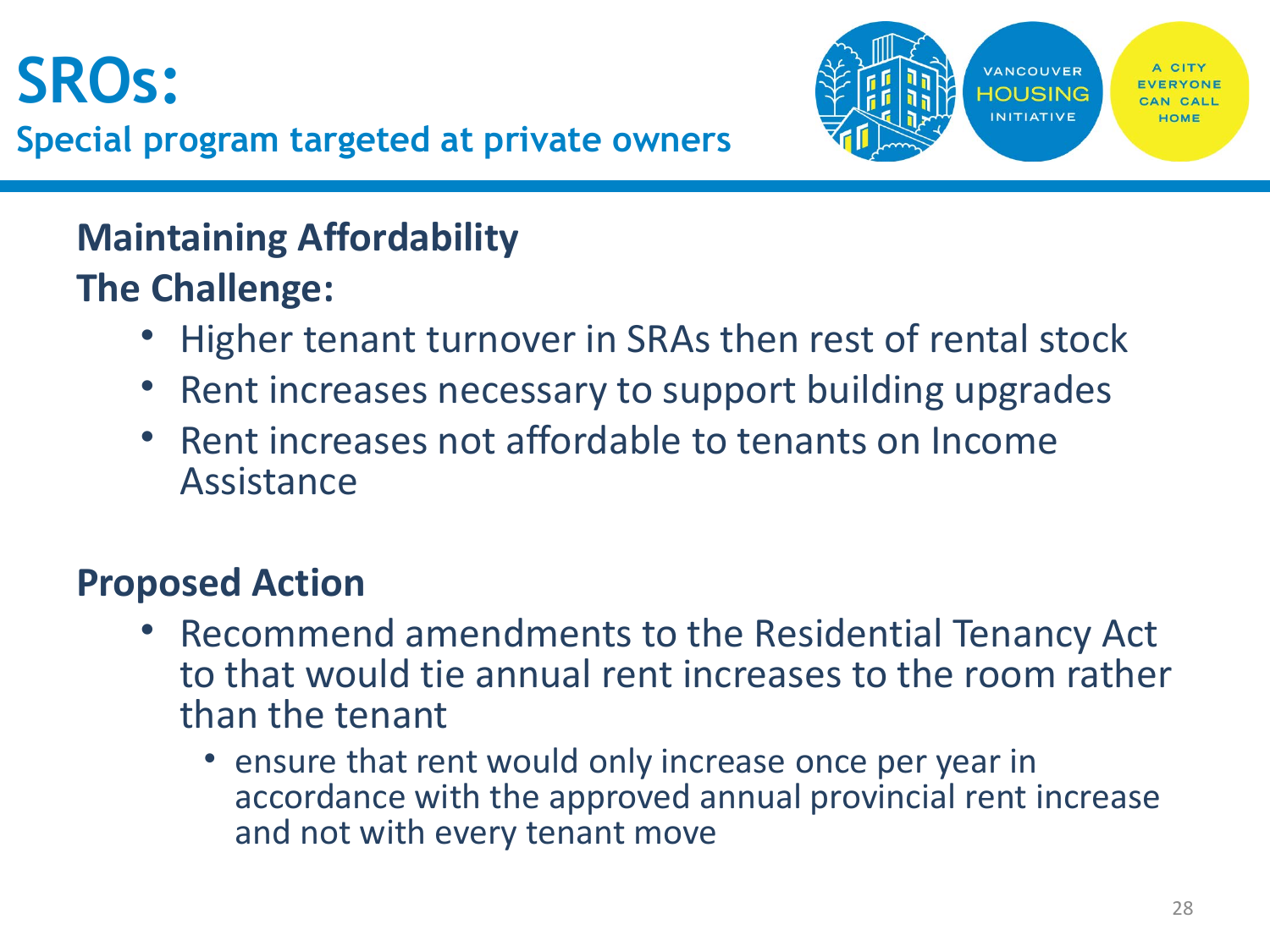

#### **The Challenge**

- City and academic partner research done in the development of the DTES Plan indicated that at least two-thirds of people who are homeless and 4,000 SRO tenants require some level of support to live independently.
- Approximately 2,100 SRO tenants currently require additional support (The Hotel Study, Honer et al. 2013)

#### **Proposed Actions:**

- Request Province expand supports to tenants struggling with mental health and addictions living in private SROs
- Continue working with Providence and VCH to strengthen community supports for SRO tenants and people with no fixed address discharged from hospitals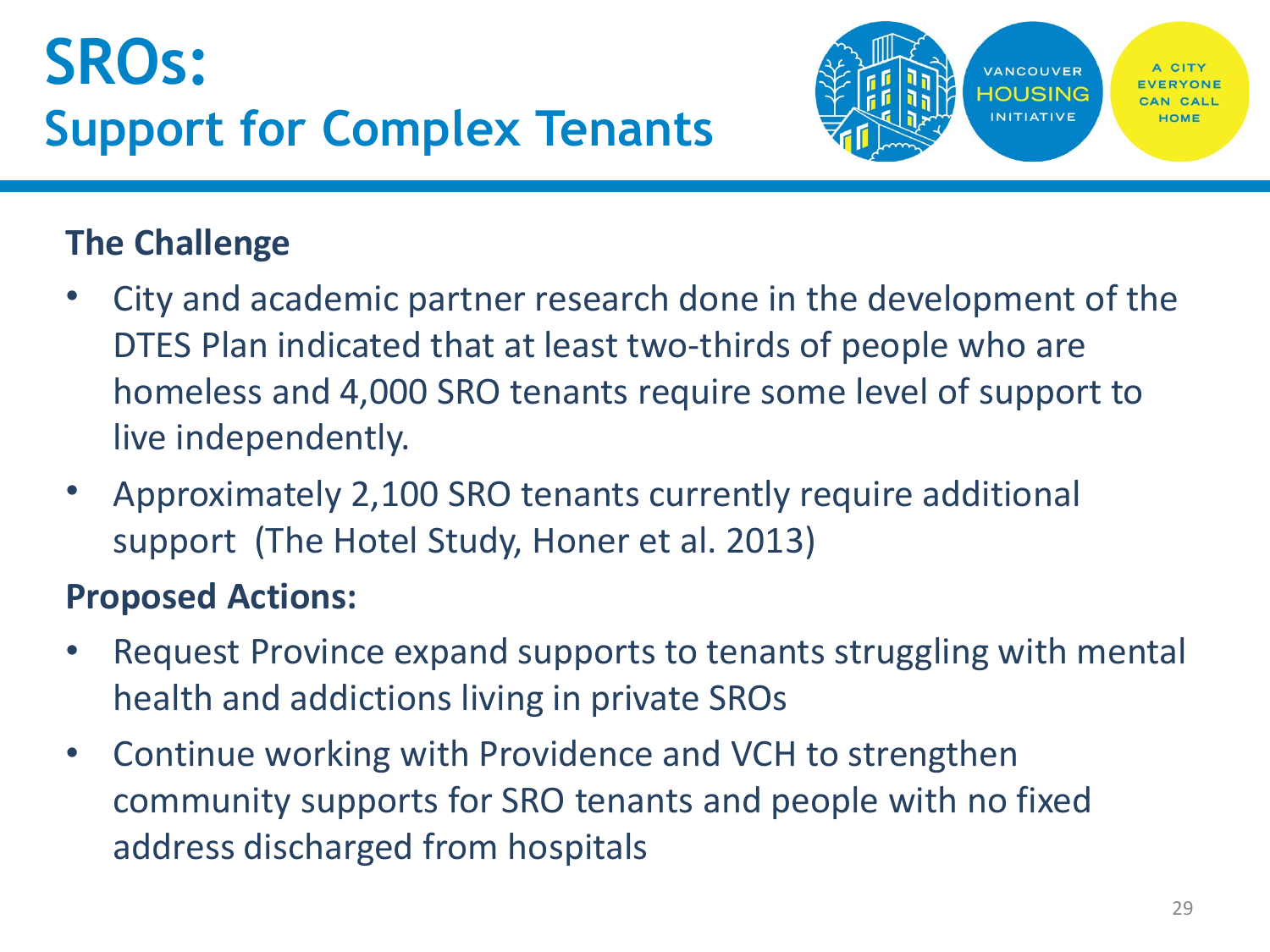

# Looking Ahead: What Works New Opportunities

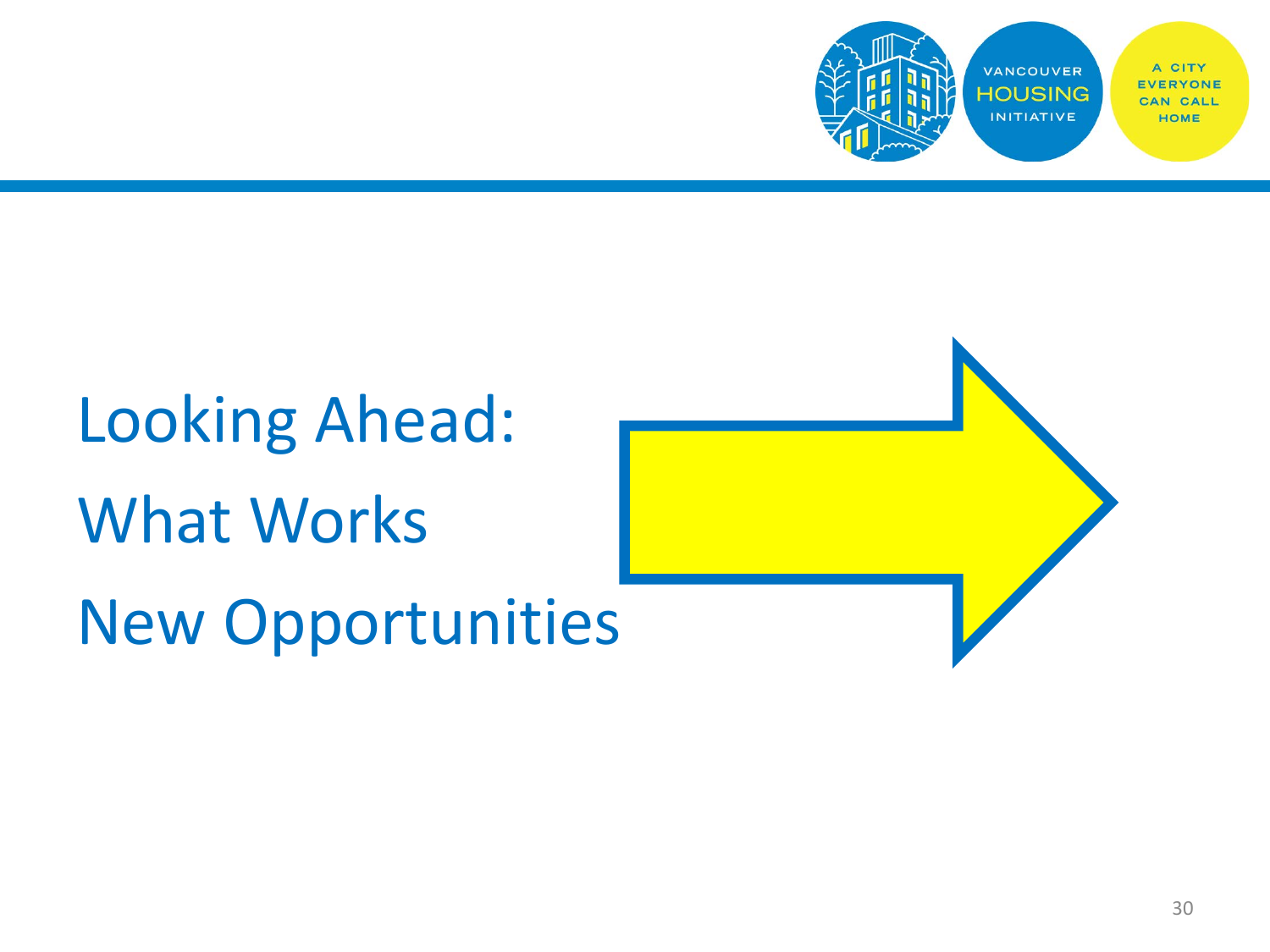## **Build on What Works – Increase Supply of Affordable Housing**



- New Supply of Social and Supported housing to enable replacement of SRO stock and provide permanent housing options for street and shelter homeless
- Increase number of rent supplements available through Provincial Homelessness Prevention Program
- Work with other municipalities in the region to share information and best practice to enable more housing to be built across the region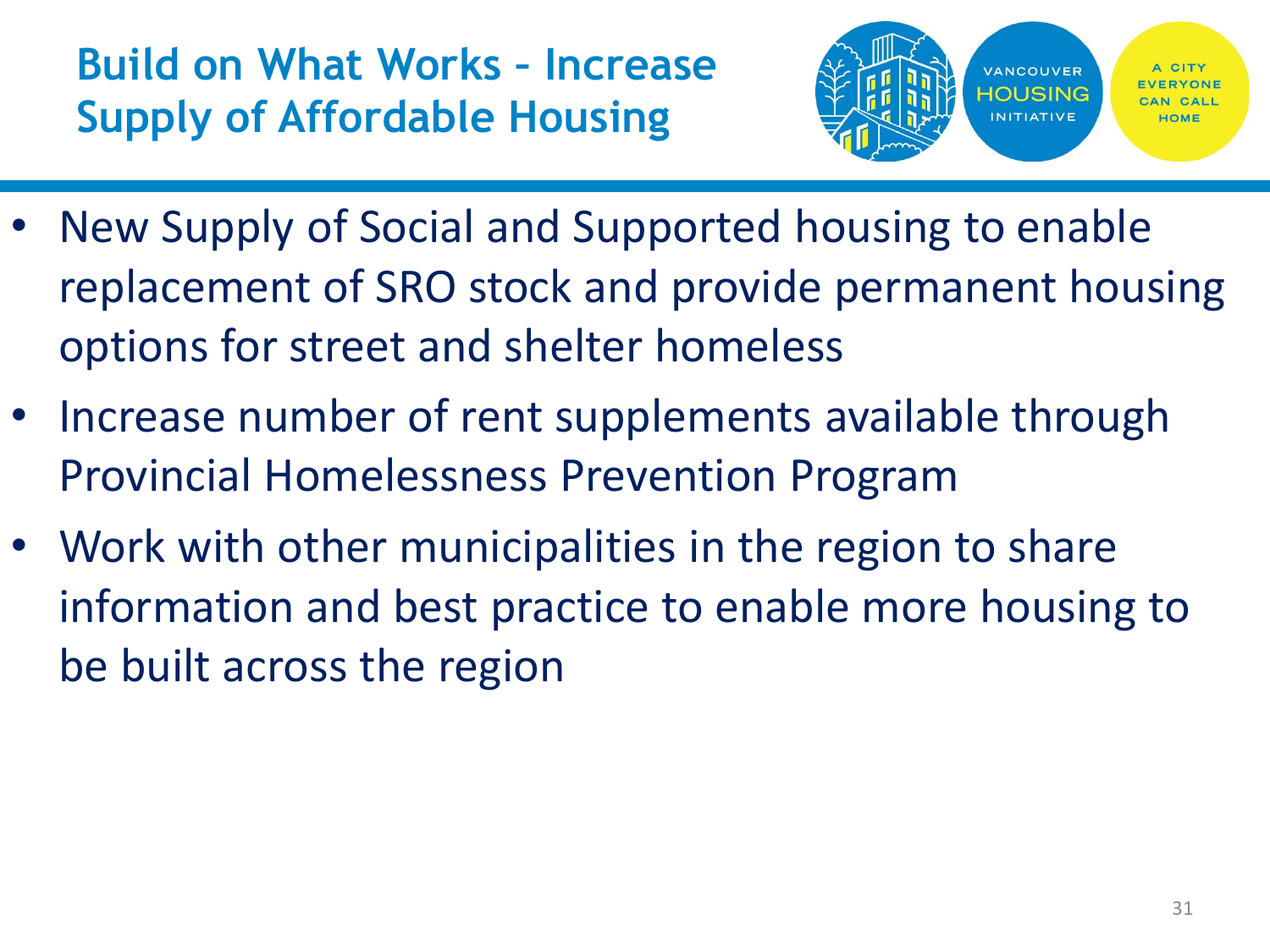## **Focus on New Opportunities**



- Secure interim & permanent affordable housing options, and shelter spaces for the 1,800 street and shelter homeless
- Pilot program with VCH and BCH to create more capacity for homeless people in existing supportive housing by providing permanent move-on affordable housing choices for those needing less support
- Develop targeted housing, shelter and interim options for populations at risk of homelessness:
	- Youth transitioning out of foster care or at risk
	- Individuals of Aboriginal descent
	- Women who have experience violence or are at risk
	- People leaving correctional or health care systems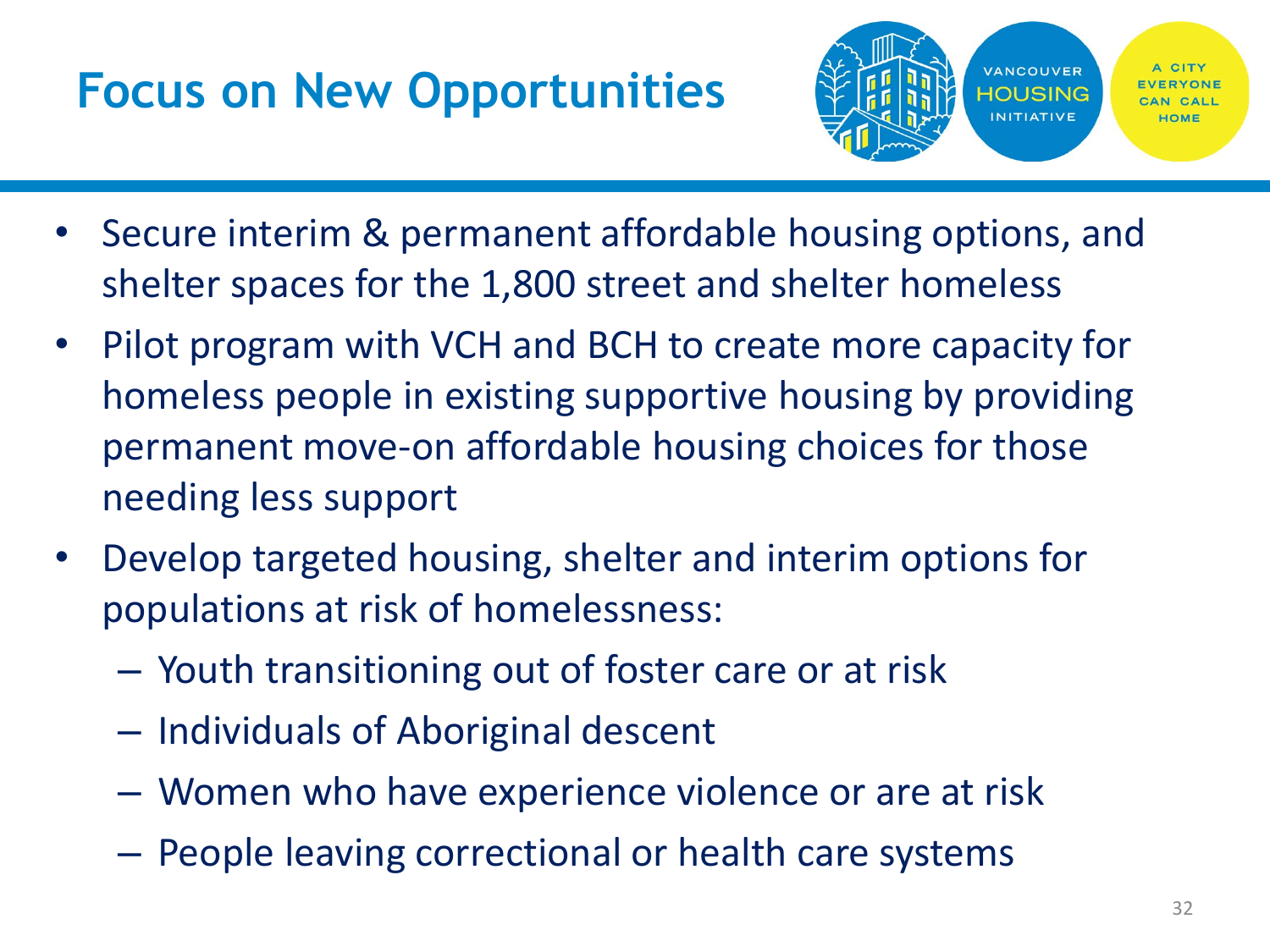## **Build on What Works – Provide Necessary Income and Supports**



- Improve pathways out of homeless using Vulnerability Assessment Tool (VAT) to identify appropriate housing & support needs and create flow in existing supported housing.
- Increase welfare rates to reflect increased operating costs and rents